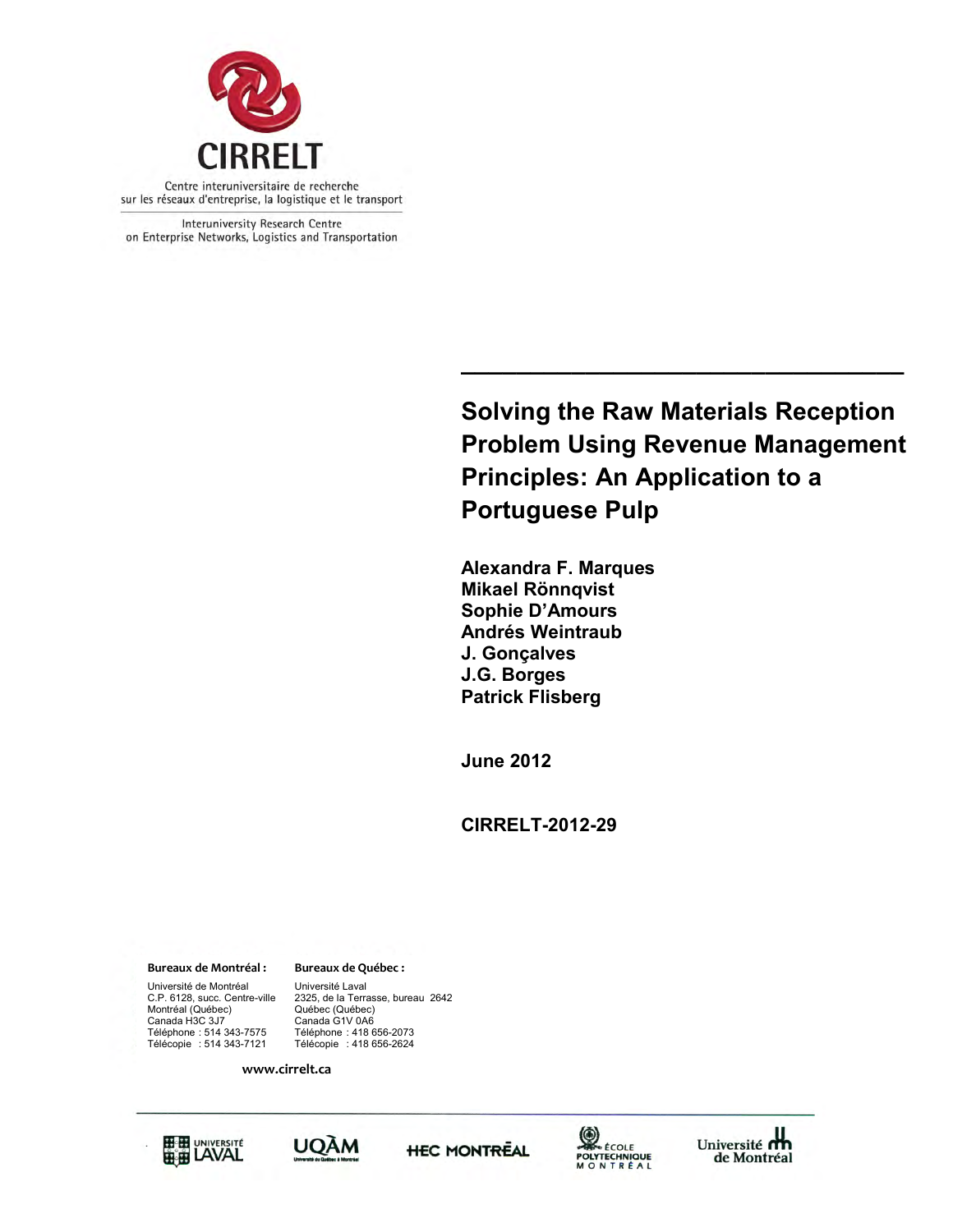### **Solving the Raw Materials Reception Problem Using Revenue Management Principles: An Application to Portuguese Pulp**

#### **Alexandra F. Marques1,\* , Mikael Rönnqvist<sup>2</sup> , Sophie D'Amours2, Andrés Weintraub<sup>3</sup> , J. Gonçalves<sup>4</sup> , J.G. Borges<sup>1</sup> , Patrick Flisberg<sup>5</sup>**

- 1 The Forestry Research Center, Technical University of Lisbon, Alameda Sto. António dos Capuchos, 1, 1169 - 047 Lisboa, Portugal
- 2 Interuniversity Research Centre on Enterprise Networks, Logistics and Transportation (CIRRELT) and Department of Mechanical Engineering, 1065, avenue de la Médecine, Université Laval, Québec (Québec), G1V 0A6
- 3 Department of Industrial Engineering, University of Chile, República 701, Santiago, Chile
- 4 EuroPac Group, Aptdo. 550, 4901 / 852 Viana Do Castelo, Portugal
- 5 Skogforsk, The Forestry Research Institute of Sweden, Uppsala Science Park SE-751 83 Uppsala, Sweden

**Abstract***.* The significant contribution of raw materials inbound logistics to the reduction of the procurement cost have motivated several recent studies, particularly in the forestry sector. New routing and truck scheduling techniques have been proposed to plan in advance the arrival of the trucks to the mill's gates. Yet, little attention has been given to the trucks reception, unloading and internal movements until exiting the facilities. Consequently, congestion and queuing of the trucks at the mill gate often occur, increasing the duration and costs of the transportation services. This paper introduces the Raw Materials Reception Problem (RMRP) and presents an innovative solution approach anchored on Revenue Management principles often used in for example airline and hotel booking systems. The solution builds on segmenting carriers/trucks and their dynamic assignment to the time slots available at the unloading docks, awarding on-time arrivals. Direct unload at the production lines is further preferred. It avoids, whenever is possible, the passage in the intermediate stockyard, therefore leading to a reduction of the material handling cost. Results of the application of this solution approach to the wood supply of a Portuguese pulp mill are presented. The case study encompasses 120 pulpwood daily deliveries on 6 possible unloading docks inside the mill. The proposed approach led to a reduction of 55% on the daily raw material reception cost when compared to the FIFO approach used today. The maximum waiting time for each truck was also reduced, particularly for the trucks on higher priority segments. This approach was implemented in the Wood Delivery System prototype and then used for conducting a trade-off analysis that provided valuable information to support decision-making in respect to the design of the reception process.

**Keywords:** Raw materials reception, inbound logistics, revenue management, congestion, queuing, assignment problems.

**Acknowledgements.** This research was supported by a Marie Curie International Research Staff Exchange Scheme Fellowship within the 7th European Community Framework Programme. It also had the financial support of a Ph.D. scholarship for the correspondent author, provided by the Portuguese Foundation for Science and Technology.

Results and views expressed in this publication are the sole responsibility of the authors and do not necessarily reflect those of CIRRELT.

Les résultats et opinions contenus dans cette publication ne reflètent pas nécessairement la position du CIRRELT et n'engagent pas sa responsabilité.

**\_\_\_\_\_\_\_\_\_\_\_\_\_\_\_\_\_\_\_\_\_\_\_\_\_\_\_\_\_**

Dépôt légal – Bibliothèque et Archives nationales du Québec Bibliothèque et Archives Canada, 2012

<sup>\*</sup> Corresponding author: alexandra.s.marques@inescporto.pt

<sup>©</sup> Copyright Marques, Rönnqvist, D'Amours, Weintraub, Gonçalves, Borges, Flisberg and CIRRELT, 2012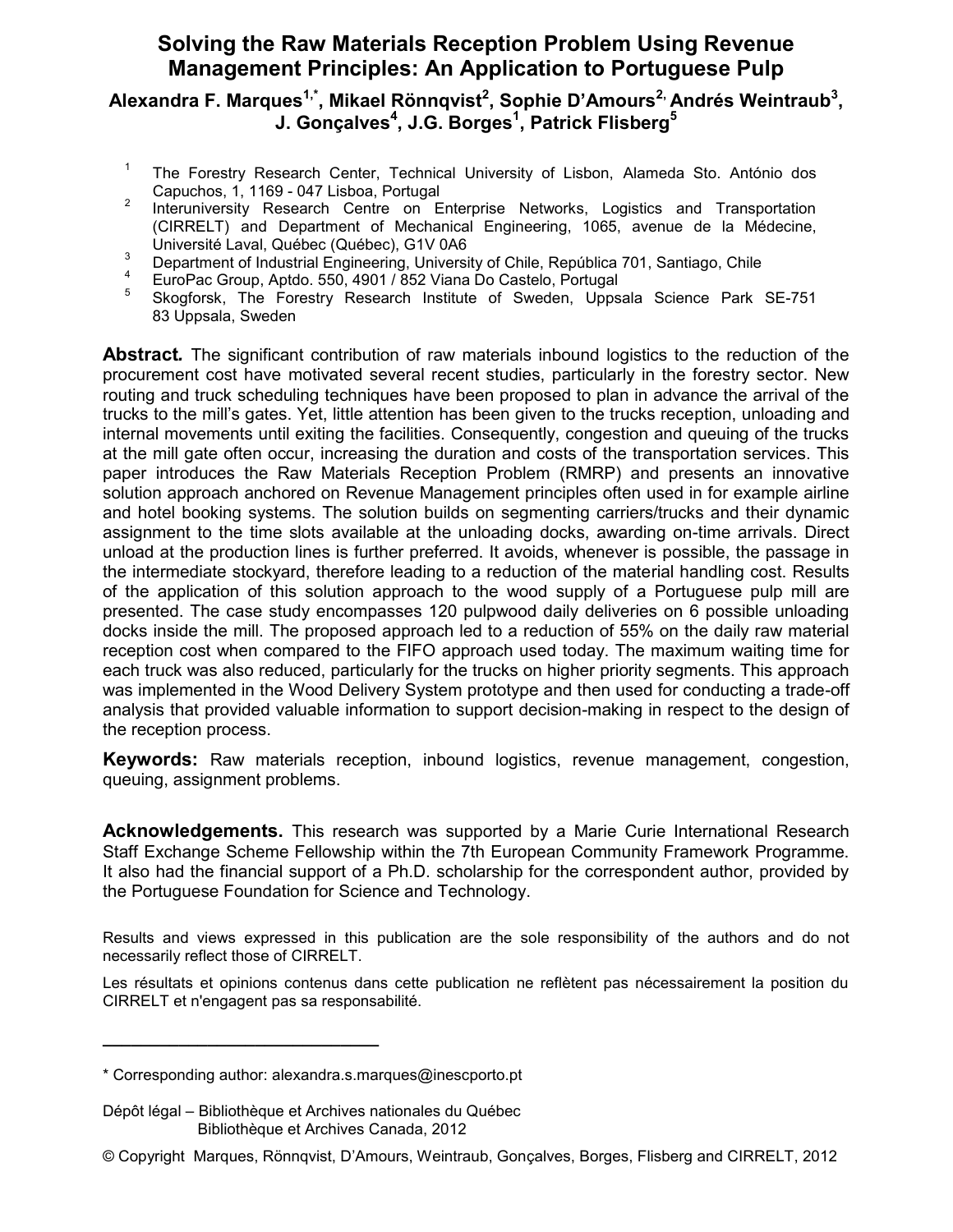# 1 Introduction

The transportation and reception of the raw materials at the mills are key problems of the inbound logistics in most of the industries that transform natural resources. We will generally describe the raw materials reception process at a transformation mill, but the case study is the pulpwood reception in a Portuguese pulp mill. This problem encompasses few active extraction sites where large amounts of resources are obtained, sorted and bundled into fewer loading piles that are often located at the proximity of the road network. The extraction of raw materials is managed directly by the industry but the transportation is outsourced to third party carriers. The carriers assigned to the extraction sites, manage the raw materials transportation according to the availability of their specially adapted trucks. There are business imperatives that dictate the rapid movement of the resources from the extraction sites, such as avoiding degradation of the resources conditions, the risk of natural hazards (e.g. wildfires), lack of space in the loading piles or inaccessibility of the extraction sites during parts of the year due to the seasonal weather conditions. Consequently, there are multiple trucks starting the day loading at the same extraction site and traveling identical routes. This leads to congestion and queuing at the extraction site and at the mills, particularly at certain rush hours.

At the mill, congestion occurs both at the entrance gate and at the unloading locations. The trucks coming from the extraction sites are managed along side with the trucks carrying raw materials from other market suppliers. The truck is directed to an unloading dock inside the mill according the the freight characteristics (i.e. assortment transported) and the materials accepted in each dock. Unloading often takes place at the stockyard where the raw materials are temporarily stored. Later, they will be transported to the industrial production lines to be transformed into intermediate or finished products. The truck may need several hours to complete the delivery process, while it could take less than 1 hour in no-traffic conditions.

The prolonged delivery time of the trucks increases inefficiencies of the supply chain. The main economical effect is the increase in the duration and cost of the transportation services, leading the the increase of the raw materials procurement cost and consequently impacting on the price paid by the customers of the finished products. Particularly in the forestry sector, it is often suggested that the wood transportation and reception processes may account for 30% to 50% of its procurement cost payed by pulp mills (e.g. [10]). Another important effect of the delays in the delivery process is the non-compliance with the routes and schedules planned for the day. Furthermore, it may instigate the drivers frustration and fatigue caused by longer working hours. The lack of reception planning precludes the possibility of advanced scheduling of the stockyard operations that may reduce the raw materials handling cost through the direct unloading at the production lines.

The literature on raw materials reception planning is scarce. Recent studies ([5]) coordinate the wood trucks schedules with the time slots available at the service gate in order to spread arrivals across its working hours. However, even in this case, the increased traffic due to unplanned trucks and out-of-time arrivals may cause congestion during rush hours.

This paper aims to improve the raw materials reception process trough advanced scheduling and just-in-time re-scheduling of the deliveries arriving at the mill. The emphasis is on improving the efficiency on the supply chain by reducing congestion and queuing while assuring minimum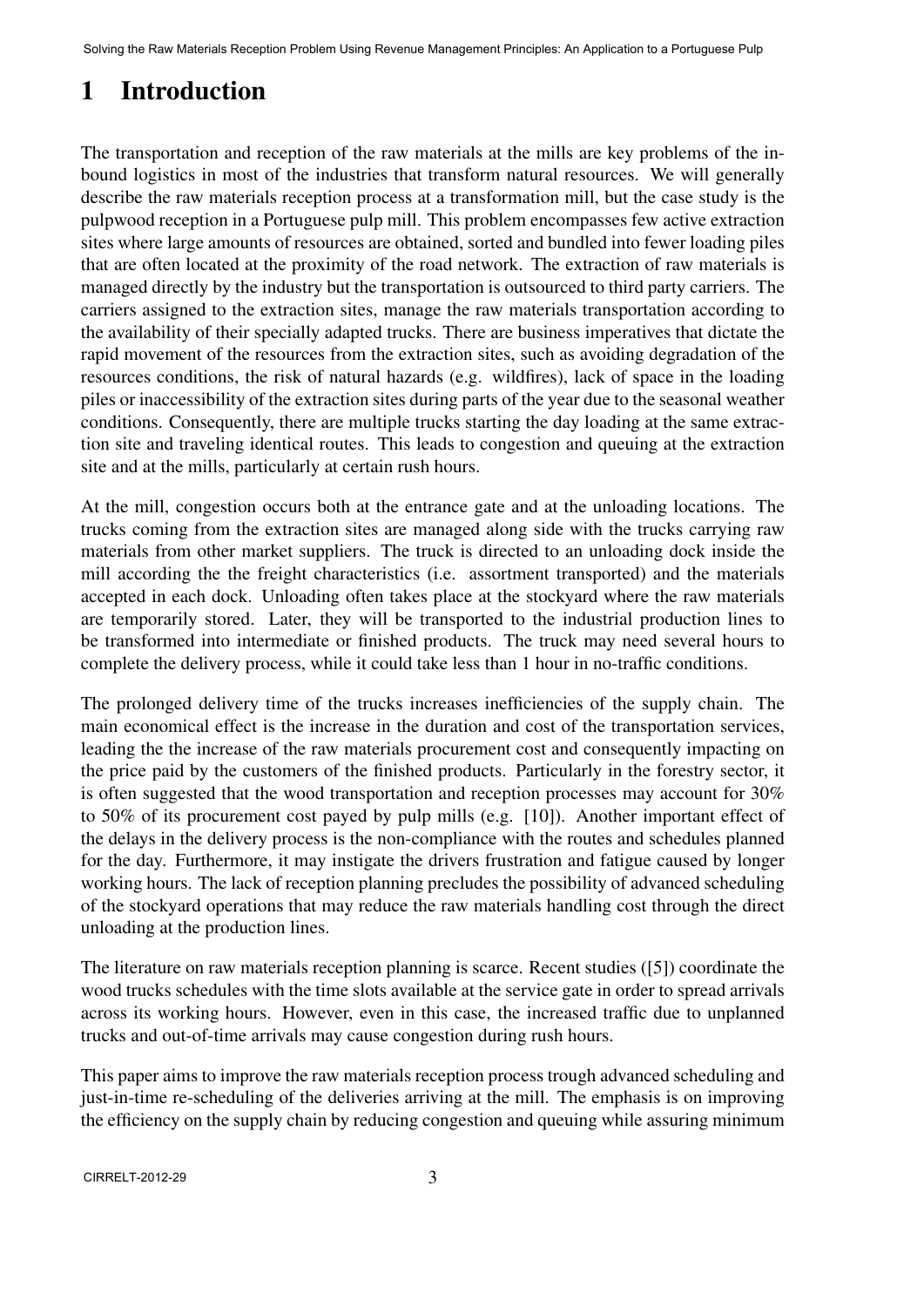delivery time for the trucks arriving on-time. It further intents to promote the direct unload at the industrial production lines, avoiding the passage on the intermediate stockyard, therefore leading to a reduction of the material handling cost.

The paper firstly introduces the Raw Materials Reception Problem (RMRP) and then proposes one modeling and solution approach. The similarities among this problem and other airline and hotel booking problems suggested the use of Revenue Management (RM) techniques. The reader is directed to [6], [9] and [7] for a complete overview of RM principles. In general terms, the capacity-based RM techniques in use in these problems rely on clustering the resources into price segments and managing over time the amount of resources available at each class. The application of this approach to the airline booking problem encompasses the definition of fare segments and setting the number of seats in each class. The seats on the highest fare class are kept available for the customers as long as possible. Yet, some seats may be assigned to lower fare segments some time before the flight, depending on the prognosis and the actual sales. Similar techniques were recently applied by [1] to the softwood lumber industry. The authors conduct customer segmentation based on their profitability and other priority measures and progressively allocated not yet reserved stock and planned production quantities to different customer segments. Revenue gains of 3-5% were reported in these several applications (e.g. [1], [6]).

The proposed solution method based on Revenue Management principles consists in classifying the trucks/carriers into priority segments and progressively assigning them to time slots at the gate and at the unloading location, currently available for its segment. This approach was implemented in a 3*−*phase method that runs in distinct time frames Before the delivery day, the Time Slot Allocation Planning finds the best time slot/unloading docks for the planned deliveries, minimizing the overall daily reception extra-cost. It acknowledges both the cost of materials handling at the stockyard related with the internal stock movements from there to the unloading dock at the line) and the cost of having the trucks stationary inside the mill waiting for service or delivery. Consequently, the direct unload at the production lines is privileged.

During the delivery day, the time slots reserved are kept available as long as possible. Each time a truck arrives (planned and unplanned) the Time Slot Order Promising assigns the truck to the best time slot/unloading dock that are available for its segment. Planned trucks arriving on-time have direct access to the mill. Delayed trucks in higher segments will have a large range of slots available, therefore will have lower waiting time.

Nevertheless, just before starting the time slot at the line, Time Slot Order Allocation selects the best truck in queue according to the minimum cost criteria. Consequently, if the slot was still reserved for a higher priority truck, it will be assigned to another truck waiting in the queue.

The proposed solution approach was implemented on a computerized tool - Wood Reception System - and tested on a Portuguese pulp mill with 120 deliveries (72 planned and 48 unplanned) of 3 distinct wood assortments and 496 time slots on 6 possible unloading docks inside the mill. The daily delivery schedules obtained with the 3-Phase solution method were compared with the results of the FIFO approach used today. The daily wood reception costs were reduced in 55%. Significant reductions were also reported for the maximum waiting time to unload, particularly for the trucks within higher priority segments. The solution method was further used to solve several "what-if" scenarios that provided valuable information to support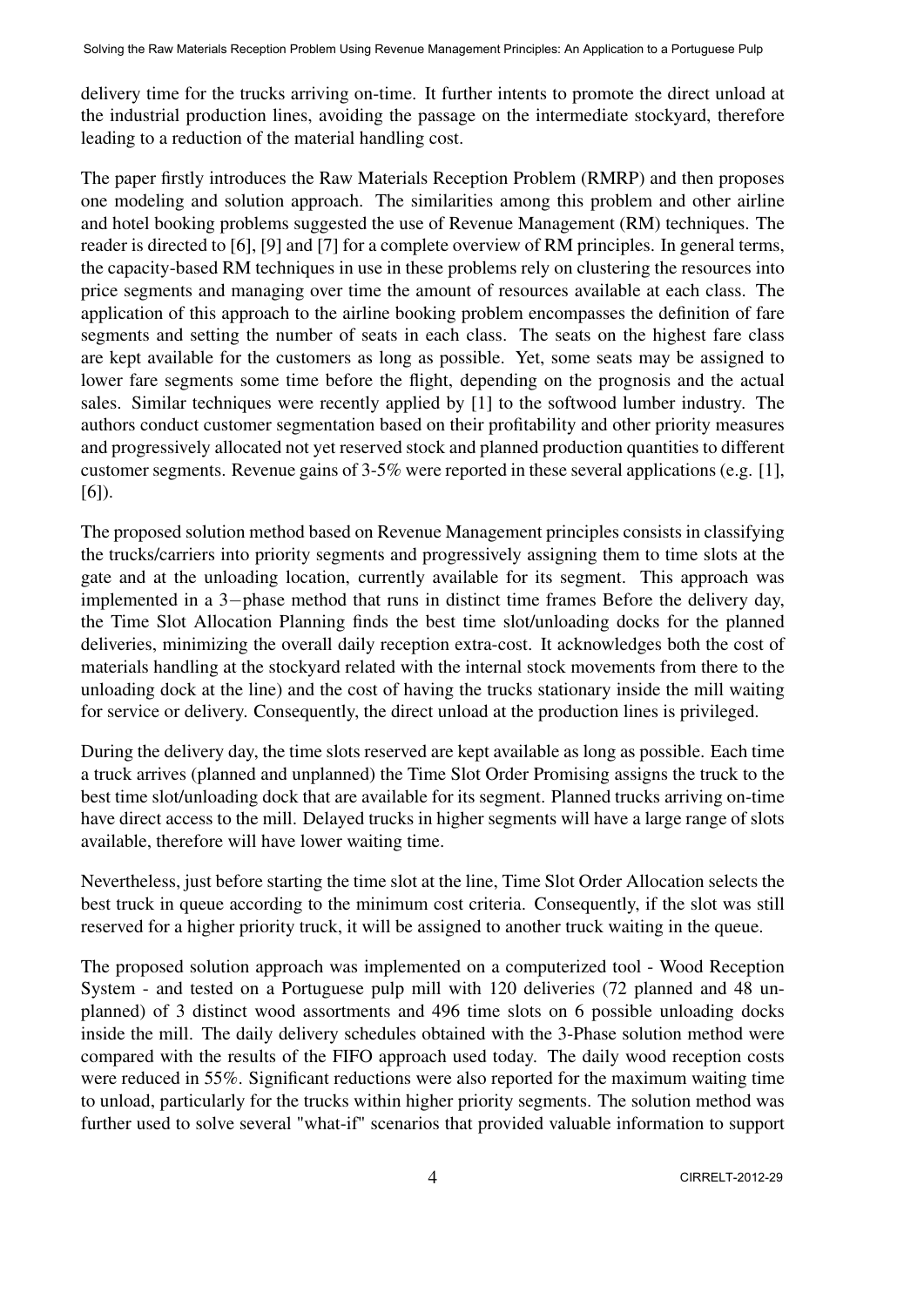decision-making in respect to the design of the reception process. The paper further discusses the real-life implications of the technique under the mill's and the carriers perspectives.

## 2 Problem statement

The reception of raw materials at the transformation mill encompasses four main stages that occur simultaneously during the mill opening hours. The service stage starts when the loaded truck arrives at the mill's facilities and accesses the service gate. The truck arrival time to the mill  $(A<sub>v</sub>)$  and the freight characteristics are used to establish its priority segment and set its position at the service queue outside the mill's facilities (figure 1). The deliveries previously planned may have priority in respect to unplanned. Likewise, deliveries coming form market suppliers or trucks with additional deliveries on that day may be placed at the head of the queue.

The service stage starts when the truck reaches the service gate. Its entrance time is recorded  $(E<sub>v</sub>)$ . There, the receptionist verifies the transportation documentation, performs security controls and the freight quantitative and qualitative evaluation. The receptionist further determines its internal unloading dock. The active storage cells in the stockyard are often preferred, mainly by logistics reasons. Yet, unloading may occur directly at the docks that feed the industrial production lines.

The delivery stage starts when the trucks passes the gate and drives to its assigned docking location. Its arrival time to the unloading dock correspond to its entrance time plus the average duration of the ride between the gate and an unloading location (*td*). The truck waits on the delivery queue until the previous truck is fully unloaded. The truck unloading start time is recorded  $(U_v)$ .

Unloading usually takes place on an first-in-first-out (FIFO) basis. Stationary unloading equipment are often used. The efficiency of the equipment used conditions the average duration of the unloading operations (*L*).

The exit stage starts when unloading is complete and the truck drives back in the same track to the service gate. The rive takes  $t_d$  minutes as before. The unloaded truck quickly passes trough the service gate and there is no queuing for departure. Its exit time is further recorded  $(B<sub>v</sub>)$ .

The line supply stage does not focus on the trucks movements but instead on the raw materials deliveries in the production lines. This stage aims to assure the continuous supply of raw materials to the production lines, either by direct freights or internal movements of the stocked material. Therefore, it starts just before the beginning of each time slot at the production lines and is repeated during their entire working hours.

The Raw Materials Reception Problem (RMRP) addresses all of these stages. It consists in ordering the trucks arriving at the mill and establishing the best unloading location for each truck, while assuring continuous supply to the production lines.

The most common approach to this problem orders the trucks arriving at the mill in First-in-First-Out according to their arrival time. Unloading occurs exclusively in the active cell at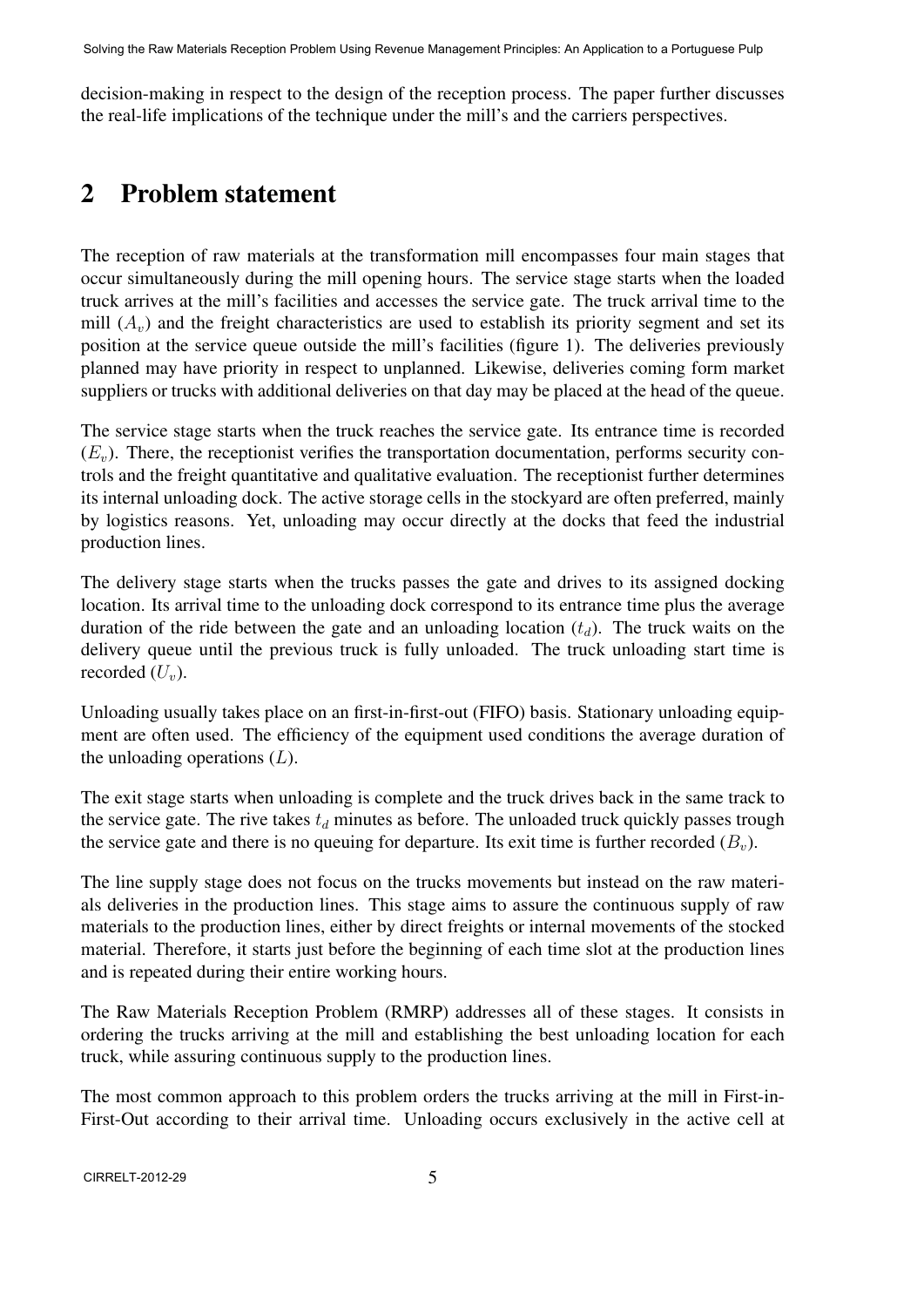

Figure 1: Graphical representation of the raw materials reception problem, considering 3 product assortments A, B, C, 1 service gate, 3 active cells at the stockyard  $Cell_1, Cell_2, Cell_3$  and 3 production lines  $Line_1, Line_2, Line_3$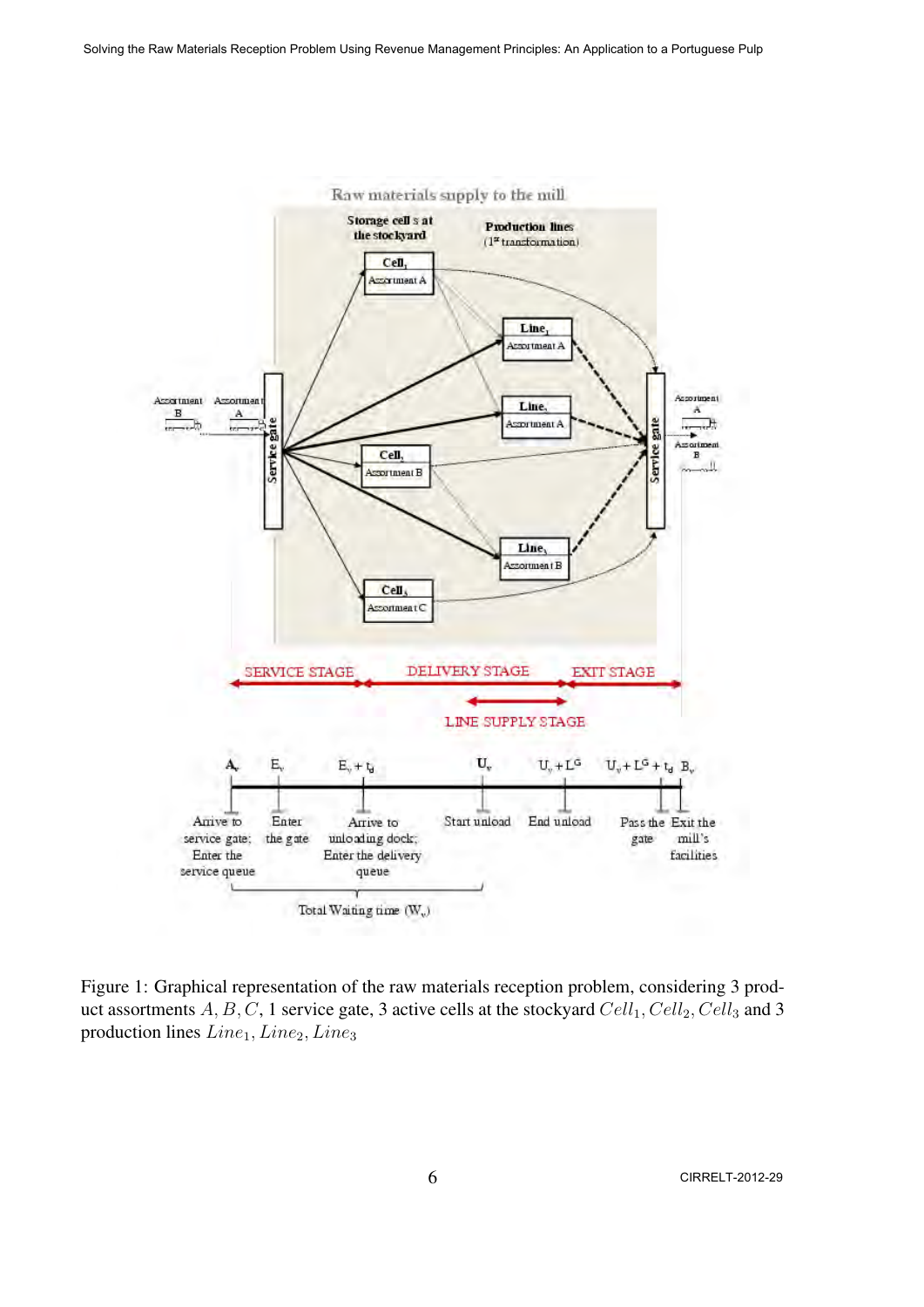the stockyard that receives the product assortment transported by the truck. Congestion and queuing are frequent, particularly in certain rush hours, leading to long waiting time at the mill. The lines are continuously supplied by stocked material from the stockyard, leading to the high material handling cost.

# 3 Solution method based on Revenue Management principles

The initialization of the 3-phase method for the RMRP consists in computing the time slots at the gate and at the unloading locations. For this purpose, the stockyard working shift is divided into hourly time windows that in turn are split into time slots with a few minutes duration. The length of the time slots may be set according to the maximum duration of the operations that take place during the service stage and the delivery stage for a generic truck.

Initialization further imports the list of expected daily deliveries consisting in transportation service given to a carrier/truck, usually from an extraction site to the mill, with a certain amount of raw material assortment at a given delivery day. There may be an preferable arrival time to the mill, established in the routing plan and/or negotiated with the carrier (e.g.[5]).

Phase 1 - Time Slot Allocation Planning - segments the carriers/trucks into a closed-set of priority segments, according to its priority index (figure 2). The truck priority index  $(P_v^i)$  is a pondered sum of several criteria  $(\sigma_i)$  that may address the historical behavior of the carrier/truck over the last deliveries, its number of next scheduled trips for the same day, the freight/truck specific characteristics or the truck compliance with the arrival time previously set by the routing plans and/or negotiated with the carriers (1). It takes values between 0 and 1. The weights of the criteria  $(\lambda_i)$  are set by the user as they express his policy for evaluating the carriers transportation services. Furthermore, threshold parameters  $\gamma_{n-1}$  are used to set the minimum value of the priority index above which the truck is classified into a priority segment.

$$
P_v^i = \sum_i \lambda_i \sigma_i, \sum_i \lambda_i = 1, 0 \le \lambda_i \le 1 \quad (1)
$$

The phase proceeds with the optimal minimum cost assignment of the *v* expected daily deliveries to the *s* time slots available at each unloading dock *d*. The decision variables of this Integer Programming problem  $X_{vsd}$  are set to 1 if truck  $v \in V$  is assigned to time slot  $s \in S$  at the unloading dock  $d \in D$  and 0 otherwise. It can be described as: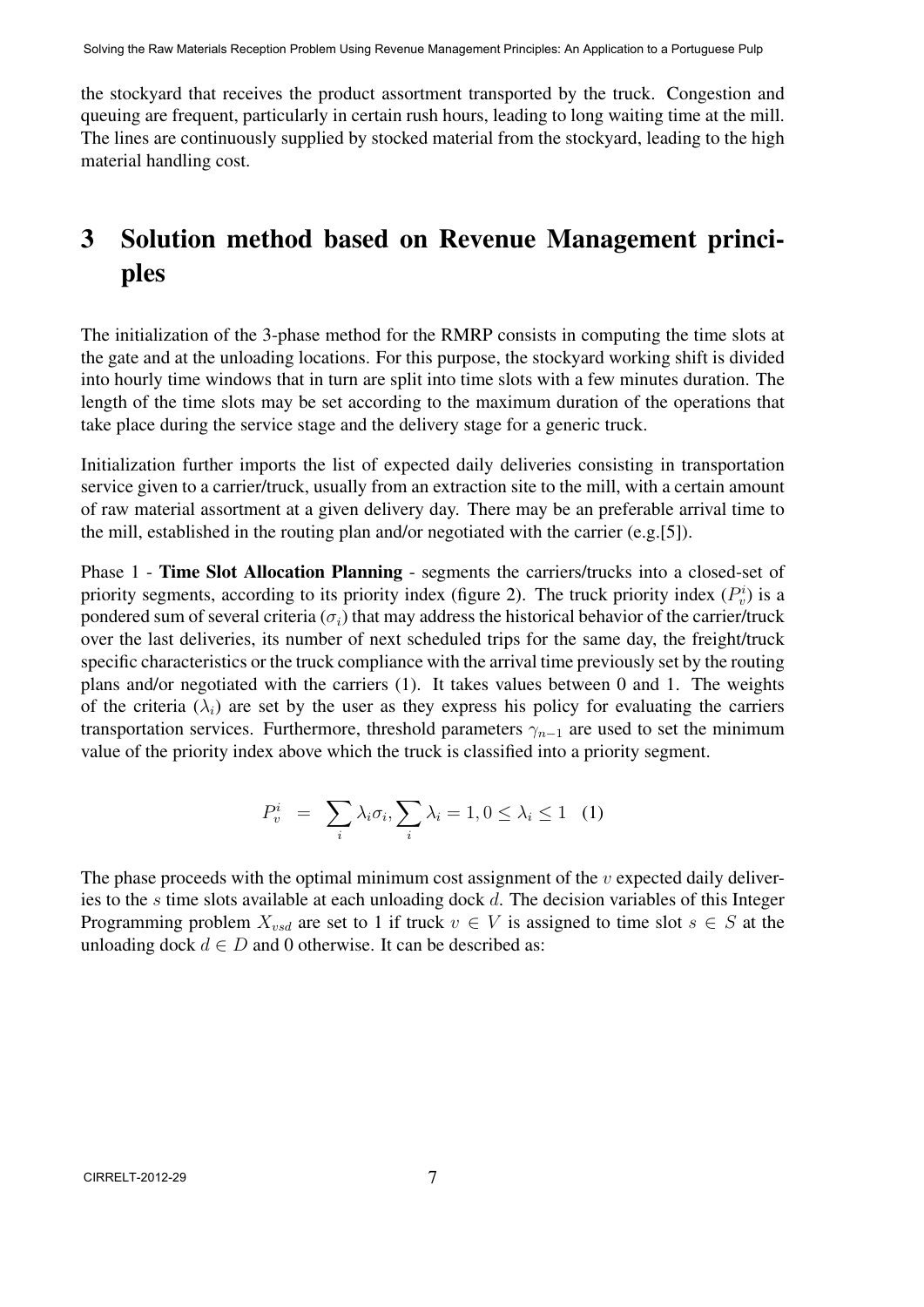

Figure 2: Structure of the proposed solution method for the RMRP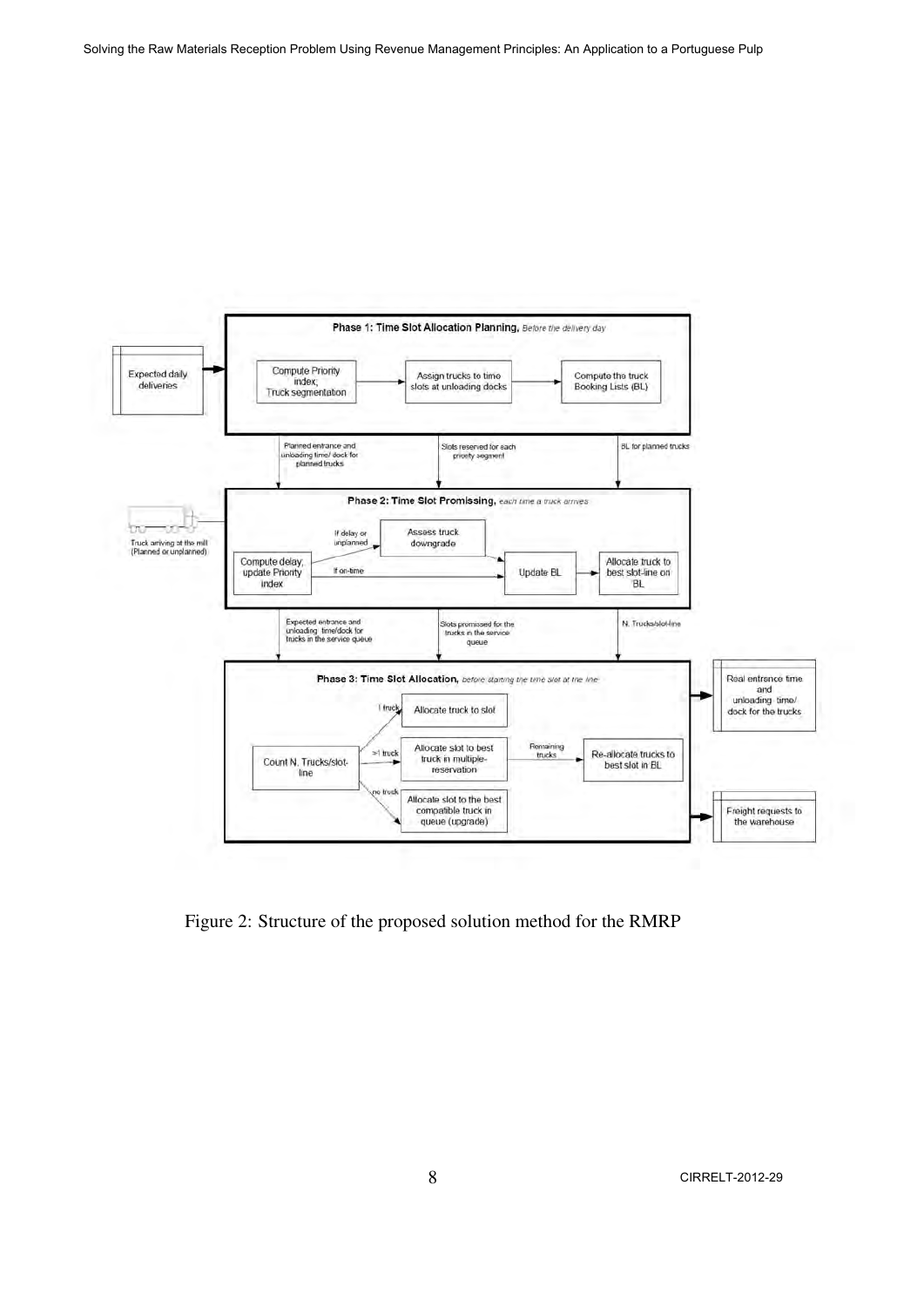|  | Table 1: Nomenclature table |  |
|--|-----------------------------|--|
|  |                             |  |

| $W_{-}$ | Set of time windows used to plan the entrance at the service gate |
|---------|-------------------------------------------------------------------|

- *V* Set of trucks expected to arrive at the service gate, including deliveries
- from market suppliers  $(V^M)$  or from self-managed forests  $(V^F)$
- $V^N$ Set of trucks unplanned trucks that arrive at the service gate
- *D* Set of unloading locations, including the unloading docks at the production lines  $(D^L)$  and at the storage cells in the stockyard  $(D^Y)$
- *S* Set of time slots available at the gate

Input data:

- *S* Set of time slots available at the unloading docks including the lines  $(S^L)$  and at the stockyard  $(S^Y)$
- $L^G$ Length of the time slots at the service gate (min)
- $L^L$ Length of the time slots at the production lines (min)
- $L^Y$ Length of the time slots at the storage cells at the stockyard (min)
- $b^S$ *<sup>S</sup>* Shift opening hours at the unloading docks
- $b^E$ *<sup>E</sup>* Shift closing hours at the unloading docks
- $q^S$ Shift opening hours at the service gate and stockyard
- $g^E$ Shift closing hours at the service gate and stockyard
- $t_d$  Duration of the ride between the service gate and the unloading dock  $d$  (min)
- $p_d$  Raw material assortment accepted at the unloading dock  $d$
- *p*<sup>*v*</sup> Raw material assortment transported by truck  $v \in V \cup V_N$
- *l*<sup>*v*</sup> Weight of the raw material load delivered by truck  $v \in V \cup V_N$  (ton)
- $C^{\tilde{W}}$ Cost per minute spent by a loaded truck at the queue (Euro/min)
- $C^{M}$ Handling cost per ton of raw materials (Euro/ton)
- $C^{O}$ Cost per minute of overtime work at the stockyard (Euro/min)

#### Parameters used in the solution method:

- *n* Number of segments considered for trucks classification using a Revenue Management approach
- *π* Number of time slots kept available for unplanned trucks, considering all the lines
- $\lambda_i$  Weight of the criteria  $\Sigma_i$  used to compute the priority index
- *γ*<sub>*n*−1</sub> Threshold parameters of  $P_v^i$  used for truck segmentation
	- *α* Admissible anticipation/delay given by the mill for on-time arrivals (min)
	- $\Delta$  Maximum allowable delay for a truck at the limit of its segment (min)
	- $\delta_1$  Weight of  $P_v^i$  used to compute the updated priority index
	- *β* Number of minutes before starting the slot at the line when the real allocation occurs (min)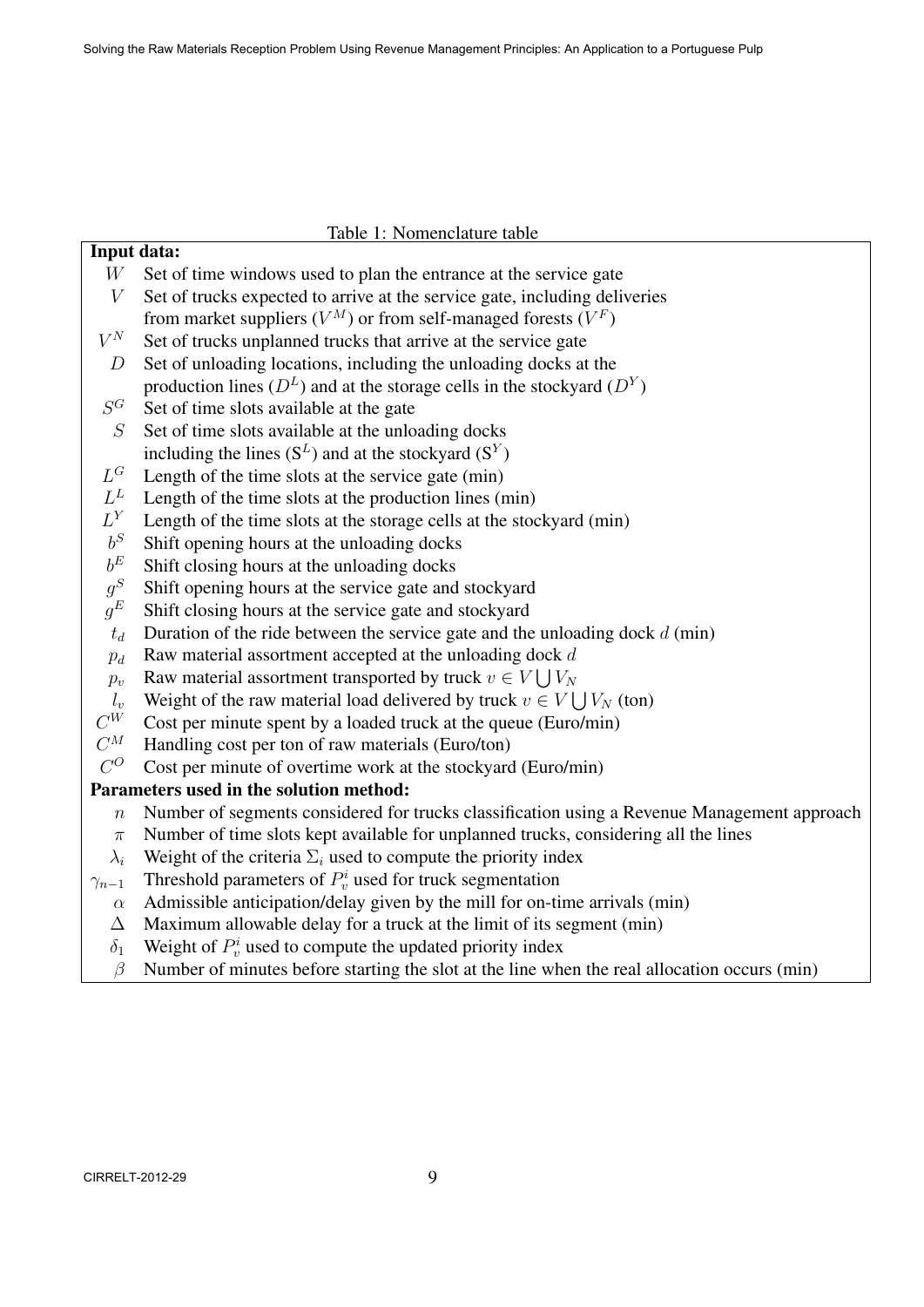$$
[P1] \qquad \qquad \min z = \sum_{v \in V} \sum_{d \in D} \sum_{s \in S} c_{vsd} x_{vsd} \qquad (2)
$$

s.t. 
$$
\sum_{d \in D} \sum_{s \in S} x_{vsd} = 1, \qquad \forall v \in V
$$
 (3)

$$
\sum_{v \in V}^{s \in S} x_{vsd} \leq 1, \qquad \forall s \in S, d \in D \tag{4}
$$

$$
\sum_{d \in D^L} \sum_{s \in S} \sum_{v \in V^M} x_{vsd} + \sum_{d \in D^L} \sum_{s \in S} \sum_{v \in V^F} \sum_{v \in d} x_{vsd} \leq \pi' \tag{5}
$$

$$
x_{vsd} \in \{0, 1\} \qquad \forall v \in V, s \in S, d \in D \quad (6)
$$

The objective function of problem [P1] aims at minimizing the total daily raw materials reception cost through the optimal assignment of the trucks with the expected daily deliveries to the available time slots at the unloading docks (2).

The daily raw materials reception cost (*Cvsd*) corresponds to the extra-cost of the delivery process due to the inefficiencies of the supply chain. In particular, it acknowledges the cost of having the trucks stationary inside the mill waiting for service or delivery, the cost of handling the raw materials at the stockyard and the cost of keeping the unloading resources available overtime (7). Yet, it does not account for the actual cost of having the service gate and the unloading locations working during their regular working hours.

$$
C_{vsd} = \frac{C^{W}W_{v} + C^{M}l_{v} + C^{O}(U_{vsd} - b^{E})}{P_{v}^{i}}, \forall v : p_{v} = p_{d}, s \in S \quad (7)
$$
  

$$
W_{v} = (U_{vsd} - (A_{v} + L^{G} + t_{d})) \quad (8)
$$

The first component of the cost function is the product of truck total waiting time  $(W_v)$  by the unit cost for each minute spend by the loaded truck at the queue  $(C^W)$ . The  $W_v$  is time between the beginning of the unloading operations  $(U_{\nu sd})$  and the truck arrival to the service gate  $(A_{\nu})$ , including the duration of the service stage  $(L^G)$  and the ride from the gate to the unloading dock  $(t_d)$  (8).  $C^W$  may be established as the average fixed cost for a loaded truck specialized on a given type of raw material ([2]). The second component of the cost function is only considered when unloading takes place at the storage cells in the stockyard. It is the product of the cost of handling one ton of materials at the stockyard  $(C^M)$  by the amount transported by the truck  $(l<sub>v</sub>)$ . The third component is the product of the cost for each minute of overtime work at the stockyard  $(C<sup>O</sup>)$  by the number of minutes beyond closing hours when unloading took place. On equal values of these cost components, the truck with the highest priority index should come forward in the queue. *Cvsd* takes a very high value whenever the raw material assortment transported by truck *v* is not accepted at the unloading dock *d*.

The remaining equations of problem [P1] set the problem constraints. The daily delivery must be assigned to exactly one time slot (3). It is assumed that unloading operations start at the beginning of a time slot and the truck is empty at the end of the slot. This is consistent with the rule previously used that establishes the time slots length according to the maximum duration of the unloading operation. Reciprocally, the time slot must be assigned to one truck at the most (4). It is not mandatory to have the time slots at the docks all assigned during phase 1. In fact, these slots may be allocated further on to freights from the stockyard. Contrarily, the majority of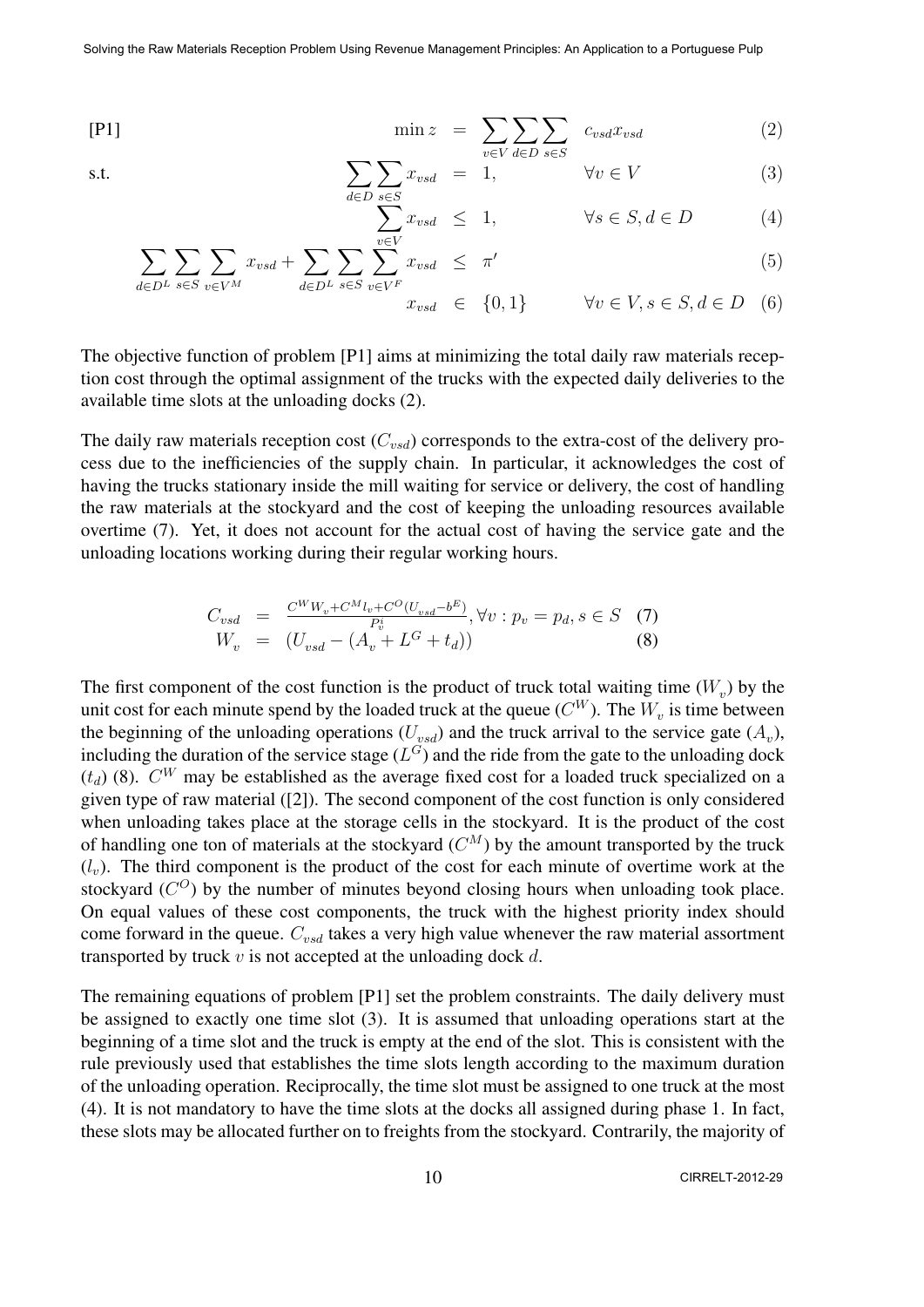the time slots at the stockyard are expected to remain unassigned due to the preferential unload directly on the production lines in order to reduce the materials handling cost. Furthermore, simultaneous unloading operations on the same location are not foreseen. The next equation limits the number of deliveries to the lines in order to keep *π* time slots available for unplanned trucks (5). Finally, equation (6) states the binary requirements.

The optimal solution of the assignment problem provides the trucks planned unloading time and location ( $U_{\text{vsd}}^{\text{plan}}$ ) and consequentially its planned arrival time at the service gate ( $A_{\text{v}}^{\text{plan}}$ ) for all the expected daily deliveries. The time slots assigned during this phase become reserved and will be kept available as long as possible for planed truck segment (or higher). The arrivals in compliance with the  $A_v^{plan}$  will use the reserved slots, therefore will complete the delivery process with minor waiting time.

Phase 1 ends with the computation of the truck's booking lists. The booking list of the truck *BL<sup>v</sup>* groups all the time slots reserved to its segment and to lower segments that start after its planned arrival time. As an example, consider truck 1, high priority and truck 5, low priority, planed to arrive at 7:15 and 8:10, respectively (Figure 3, upper part). The booking list of truck 1 includes the time slots reserved for high, medium and low segments starting after 7:15, while the booking list of truck 5 only includes the time slots reserved for the low segment. Both can access the unreserved time slots.

The following phases of the solution method re-assigns the trucks to the time slots in real-time, in response to delays of the expected daily deliveries or the arrival of unplanned trucks. Phase 2 - Time Slot Promising - starts by computing the delay each time a truck arrives. The truck delay ( $L_v$ ) is the difference between its planed arrival time and the index  $\phi$  that signals ontime arrivals (delay equal to zero), normalized by the gate closing hours in order to get values between 0 and 1 (9). The computation of index  $\phi$  is based on the tolerance parameter  $\alpha$  that is established by the mill as a tolerance interval around the planned arrival time where the truck is still considered to arrive on-time(9).

The  $L_v$  is then used to update the truck priority index  $P_v^u$  (10). The  $P_v^u$ , together with the revised values of the threshold parameters ( $\gamma_n^u$ ) (11), are used during the downgrade process to establish the new segment for the delayed trucks.

$$
L_v = \frac{A_v^{real} - \phi}{b^E}, if A_v^{real} > \phi; 0 \text{ otherwise}
$$
\n
$$
\text{with } \phi = \min\left\{ \left( A_v^{plan} + \alpha \right) ; \left( U_{vsd}^{plan} - t_d - L^G \right) \right\}
$$
\n
$$
P_v^u = \delta_1 P_v^i + \delta_2 (1 - L_v) ; \delta_1 + \delta_2 = 1; 0 \le \delta_1, \delta_2 \le 1
$$
\n
$$
\gamma_n^u = \delta_1 \gamma_n + \delta_2 \left( 1 - \frac{\Delta}{b^E} \right)
$$
\n
$$
(11)
$$

The downgrade process is further ruled by the value of the downgrade parameter  $(\Delta)$  set by the mill. It is the limit for the delay above which the truck at the bottom of its priority segment will be downgraded. All the delays equal or below  $\Delta$  will keep its priority segment. For the delays above  $\Delta$ , the trucks with higher  $P_v^i$  will also keep its priority segment, while the others will change to a lower priority segment. It is noteworthy that even high priority trucks can be downgraded to the lowest priority segment when very long delays occur. The low priority trucks can be downgraded to a very low priority segment only used for this process. The unplanned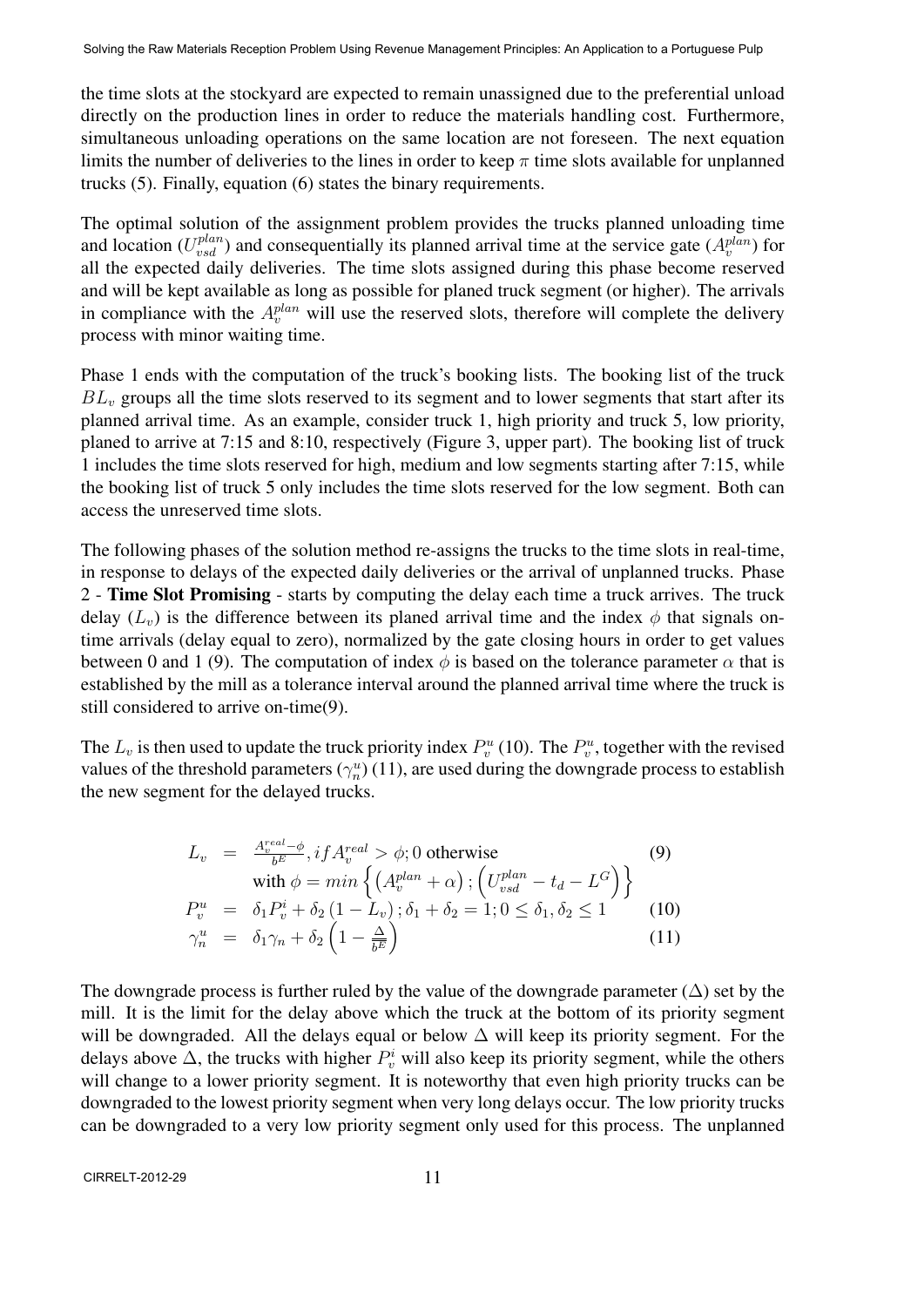

#### Computing Booking List of trucks 1, 9 and 5 at the end of phase 1: Truck 1,  $A<sup>plan</sup><sub>1</sub>=7:15$ , High priority:  $BL_1 = \{(7:30; L_1), (7:45; L_1), (8:00; L_1), (8:15; L_1), \ldots, (9:15; L_1), (9:30; L_1),$  $(7:30; Y_1), (7:45; Y_1), (8:00; Y_1), \ldots, (9:30; Y_1)$ Truck 9, A<sup>plan</sup><sub>9</sub>=8:10, Medium priority:  $BL_9$ = {(8:15;L<sub>1</sub>), (8:30;L<sub>1</sub>), (9:00;L<sub>1</sub>), (9:15;L<sub>1</sub>),...,(10:15;L<sub>1</sub>),  $(8:15; Y_1), (8:30; Y_1), (8:45; Y_1), (9:00; L_1), \ldots, (10:30; Y_1)$ Truck 5,  $A<sup>plan</sup><sub>5</sub>=8:10$ , Low priority:  $BL<sub>5</sub> = \{(8:30; L<sub>1</sub>), (9:00; L<sub>1</sub>), (9:15; L<sub>1</sub>), (9:30; L<sub>1</sub>),..., (10:30; L<sub>1</sub>),$  $(8:30; Y_1), (8:45; Y_1), (9:15; Y_1), \ldots, (10:30; Y_1)$ **Updating Booking List of truck 1 in phase 2:** If  $A<sup>real</sup> = 7:18$ . Delay < 4min: On-time  $\rightarrow$  BL<sub>1</sub><sup>U</sup> = BL<sub>1</sub>

If  $A^{real} = 7:44$ ,  $4 <$  Delay  $\leq 30$  min: Not downgraded  $\rightarrow$  BL<sub>1</sub><sup>U</sup> = BL<sub>1</sub>\{(7:30;L<sub>1</sub>), (7:45;L<sub>1</sub>),  $(7:30; Y_1), (7:45; Y_1)$ If  $A^{real} = 7:52$ , 30 < Delay  $\leq 45$  min: Downgraded to Medium  $\rightarrow BL_1^U = BL_9$ Delay > 45 min  $\rightarrow$  Downgraded to Low  $\rightarrow$  BL<sub>1</sub><sup>U</sup> = BL<sub>5</sub> If  $A<sup>real</sup><sub>1</sub>=8:18$ ,

Figure 3: Example of computing the booking lists of trucks 1, 9 and 5 at the end of phase 1 and updating the booking list of truck 1 at the end of phase 2. The example shows the 15-min time slots at line 1 and stockyard 1 reserved to the trucks at the end of phase 1. Trucks 1, 3, 6 and 12 are high priority, trucks 4, 9 and 15 are medium priority and trucks 5 and 16 are low priority.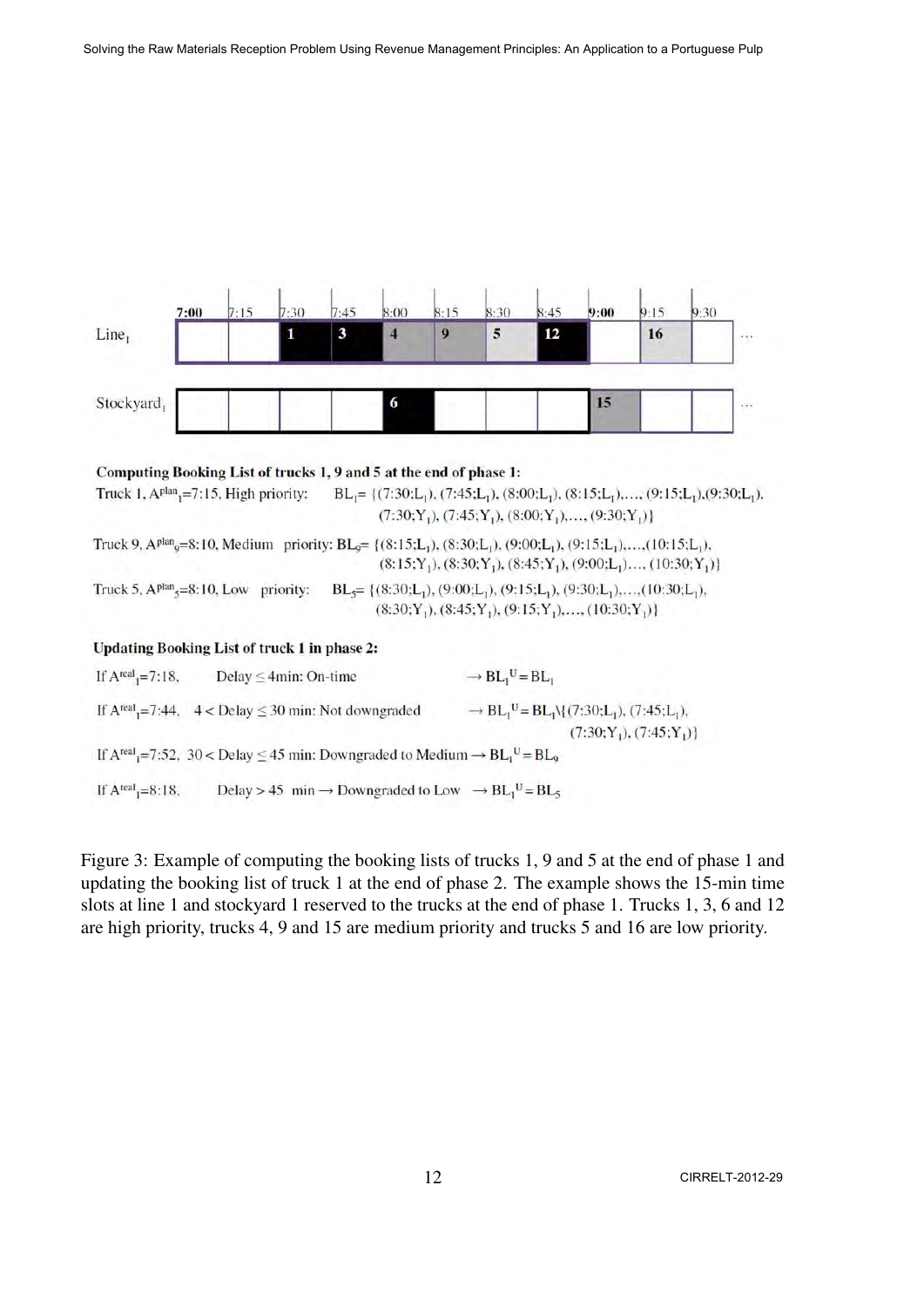trucks have  $P_v^u$  equal to zero and are classified in the lowest priority segment.

At the end of phase 2, the truck booking list is updated to reflect the results on the downgrade process. It often lead to the reduction of the time slots available for the delayed trucks (Figure 3, lower part). Then, the truck is allocated to the best time slot available at its updated  $BL<sub>v</sub>$ , based on the minimum assignment cost criteria (7), providing the truck expected unloading time and dock  $U_{\text{vsd}}^{\text{esp}}$ . At this stage, higher priority trucks arriving late may be assigned to time slots reserved to lower priority trucks, leading to the multiple-reservation situations that are addressed on the next phase. In the previous example, if truck 1 arrives at 7:52 it will be assigned to the slot reserved for truck 9, leading to one of these situations.

Phase 3 - Time Slot Allocation - focus on the line supply stage and starts by counting the number of trucks promised to each unloading dock at the line, *β* minutes before the beginning of each time slot. When there is only one promised truck, the truck-slot allocation becomes final  $(U_{vsd}^{real} = U_{vsd}^{esp})$ .

When there are multiple-reservation situations, the time slot is finally assigned to the truck arriving on-time or to the truck that minimizes the truck-slot daily reception cost (7). The remaining trucks are re-assigned to the best time slot on its updated *BLv*, according to the same minimum cost criteria. When this situation occurs in the time slots at the gate, the postponement of the service stage may impact on the feasibility of the expected unloading time. If so, the truck is further re-assigned to a new time slot at an unloading lock. Consequently, new multiplereservation situations may occur that will be handled equally.

When there is no truck promised for that time slot at the line, the upgrading process anticipates the delivery phase for the best compatible truck waiting in the queue, which is selected using the same minimum cost criteria (7), and then vacant the slot that is initially reserved to that truck. The truck is considered compatible if its freight assortment matches the assortment accepted at the line and the new delivery time can be met, considering the truck entrance time summed to the duration of the ride between the service gate and the dock. Finally, when no truck is available at the service queue, the procedure triggers a freight request of stocked materials from the stockyard.

## 4 Case study: Pulpwood reception at a Portuguese pulp mill

The proposed solution approach was tested on the particular case of RMRP related with pulpwood reception at a pulp mill. The case study was based on data from the pulp and paper mill Europac Kraft Viana at Viana do Castelo from the EuroPac Group, located at the northern region of Portugal. The Europac Group is the 4 *th* main European producer of Kraftliner for paper and board products. It has 30 mills operating in Portugal, Spain and France. The mill Europac Kraft Viana produces since the 80's Kaftliner paper for packaging, using *Pinus pinaster* and *Eucalyptus globulus* pulpwood as well as recovered paper. Its annual production rounds up 350 thousand metric tons of paper, consuming about 700 thousand metric tons of maritime pine and 180 thousand metric tons of eucalyptus pulpwood. The majority of the pulpwood comes from the national market. Only a small fraction is produced on self-managed forests.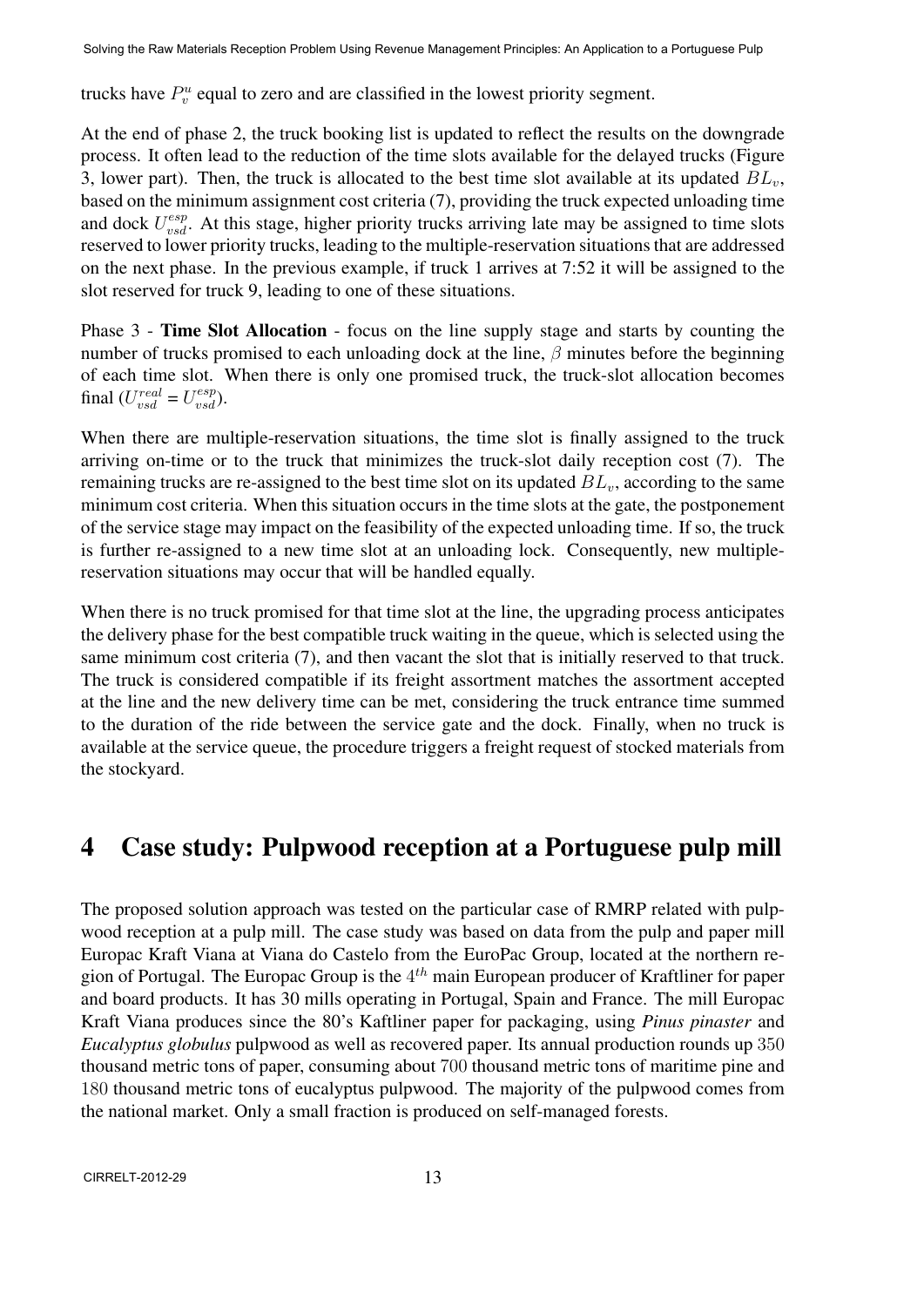The pulpwood reception follows harvesting and transportation as the last step of the wood procurement processes. The pulpwood is transported mainly by road from the harvest sites and wood yards to the mill. The specialized wood truck carries one lumber product assortment, consisting in barked or unbarked logs of different volume and density. Their maximum tonnage is limited by national regulation to 40ton or 60ton (about 28 or 48ton of loading capacity). The company outsources the transportation services to few local cooperatives, each with 20 to 40 carriers. The market wood is supplied usually by small-scaled entrepreneurs that conduct harvesting operations and hire the transportation services on-demand.

The wood reception at the mill is often conducted without planning in advance. Yet, an average sized pulp mill can receive more than 120 trucks per day. The wood reception process unfolds as previously described. The truck arriving at the mill is placed at the service queue, where it may stay for several minutes or even hours, if it arrives during rush hours.

The operations at the service gate take less than 10 minutes. The load is weighted and the receptionist decides its unloading unloading dock *d*, taking into account freight/truck characteristics. The intermediate wood yard is the frequent destination. There is an active storage cell ( $d \in D^Y$ ) for each product assortment accepted at the mill  $(p_d)$ . Exceptionally, the truck transporting the adequate assortment may unload at one of the unloading docks that feed the woodpulp production lines ( $d \in D^L$ ).

The delivery stage may take several minutes due to the congestion at the unloading docks. Yet, unloading operations often take only take 10-15 minutes using an stationary electric crane. When empty, the truck exits on the same gate where a new weighting estimate is recorded. Both measurements will be used to compute the pulpwood weight that will dictate the pulpwood value. The supply stage assures the continuum operation of the production lines during 10-14 hours per day. The line includes an unloading table connected to a rolling runway that forward the pulpwood to the log feeders. There, the wood will be mechanically barked and chipped. The lines are continuously powered by pulpwood mainly from the intermediate wood yard. The internal transport is carried by trailers that compete with the trucks for the service of the stationary loading/unloading equipment. The maintenance and operation of the internal fleet increases the pulpwood handling cost  $(C^M)$ . The resulting wood chips are stacked and stored under open air conditions. They usually represent a safety stock for the pulp mill to operate in continuum during one to two weeks.

Both service and delivery queues are currently handled using a First-In-First-Out approach based exclusively on the truck arrival time. The increased traffic in certain rush hours (specially close to lunch time and at the end of the day) often lead to congestion at the service gate and at the unloading docks. The trucks can use up to 4 hours to complete the unloading operation, when it should take about 40-50 min. The prolonged waiting time represent a cost for the carrier that can be estimate a fraction of the fixed costs related with the truck maintenance and the drivers costs  $(C^W)$ . It further impacts negatively the capacity use of the fleet and causes disruption on the planned transportation schedules. Consequently, the carriers may be forced to retard the next planned trips, incurring in additional costs of the drivers working extra-hours. It can even lead to the cancellation of some planed trips, implying the expansion in time of the transportation services or the increase of the number of trucks/trips required.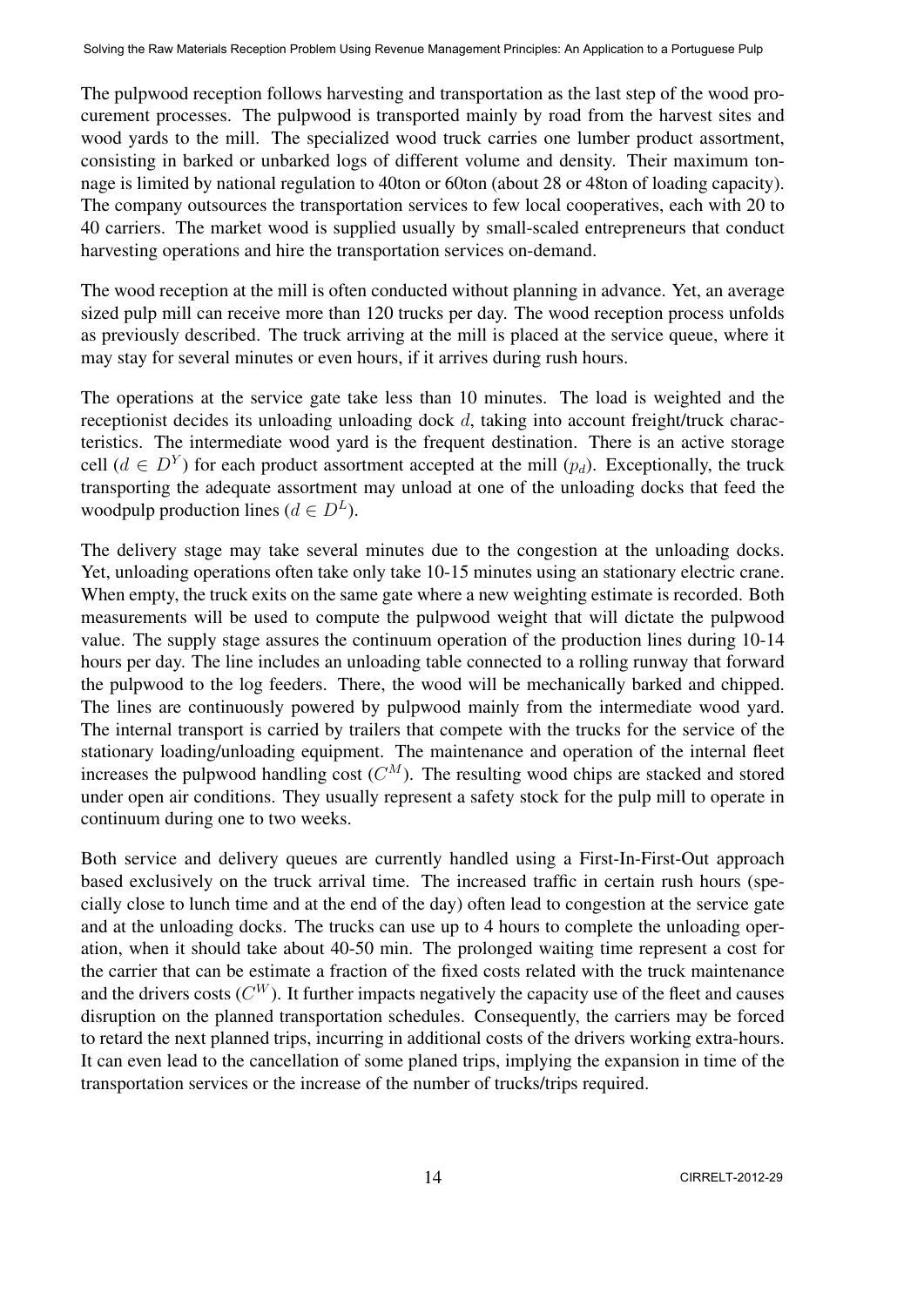#### Case Simulation

The data set used in this study relates to one delivery day at the mill, when the service gate works from 06hr to 21hr (Table 2). The 2hr time windows are split into 17 time slots  $(L^G)$  of 7min duration. The mill accepted three product assortments: eucalypt with and without bark (A, B) and maritime pine without bark (C). The unloading docks were one active storage cell at the stockyard for each assortment, as well as 2 production lines for product A and one for product B. The working shift at the lines started 1hr after the gate and it is split into 15min time slots  $(L^L$  and  $L^Y$ ). The length of the time slots corresponded to the maximum duration on the truck unloading operation using the electric crane. The ride between the gate and the unloading docks (*td*) took about 10min.

The data set included the preferred arrival time, load and product assortment transported by each of the 72 expected daily deliveries (*v*) simulated based on real-life information. There were no records of expected daily deliveries that could be used in this study, although they may become available when new transportation planning activities are embraced (e.g. [5]). 40% of the deliveries were marked as coming from market wood suppliers. The data set further included the number of additional deliveries planned for each truck during that day. There may be less trucks than the number of deliveries since the same truck can perform more than one trip during the day. Both the number of truck per time window at the gate and their distribution among its time slots were randomly generated. The simulation forced 40% of the deliveries to arrive in rush hours (9hr-11hr, 11hr-13hr and 19hr-21hr). Consequently, the average number of 17 trucks per time window could rise up to 20 during these periods.

For phase 2 and FIFO, the data set included 48 other unplanned trucks coming from market wood suppliers and randomly generates the delays in the arrival time of all the deliveries. It assumed that the trucks could arrive before the gate opening hours  $(W_v^{bef})$ .

#### Solution approaches

The case study was solved using the 3-phase method for the RMRP. The phase 1 segmented the expected daily deliveries into 3 priority segments (high, medium and low) according to the value of the truck's priority index and the threshold parameters *γ*1, *γ*<sup>2</sup> (0.6 and 0.3 respectively). The truck *v* was high priority if  $\gamma_1 \le P_v^i \le 1$ ; medium priority if  $\gamma_2 \le P_v^i < \gamma_1$  and low priority if  $0 \leq P_v^i < \gamma_2$ .

The priority index of the truck was computed as a pondered sum of five sequencing criteria (1).  $\sigma_1$  addressed the historical behavior of the truck over the last 15 deliveries;  $\sigma_2$  considered the number of trips still planned for the truck;  $\sigma_3$  matched the product transported with the assortments needed at the unloading docks;  $\sigma_4$  privileged the trucks from priority origins (e.g. the maritime ports) and  $\sigma_5$  privileged higher capacity trucks arriving fully loaded. Both the priority index and the criteria took values between 0 and 1.  $\sigma_1$  and  $\sigma_2$  were considered the most important criteria, thus having the higher weights values ( $\lambda_1 = 0.5$ ,  $\lambda_2 = 0.2$ ). The remaining

CIRRELT-2012-29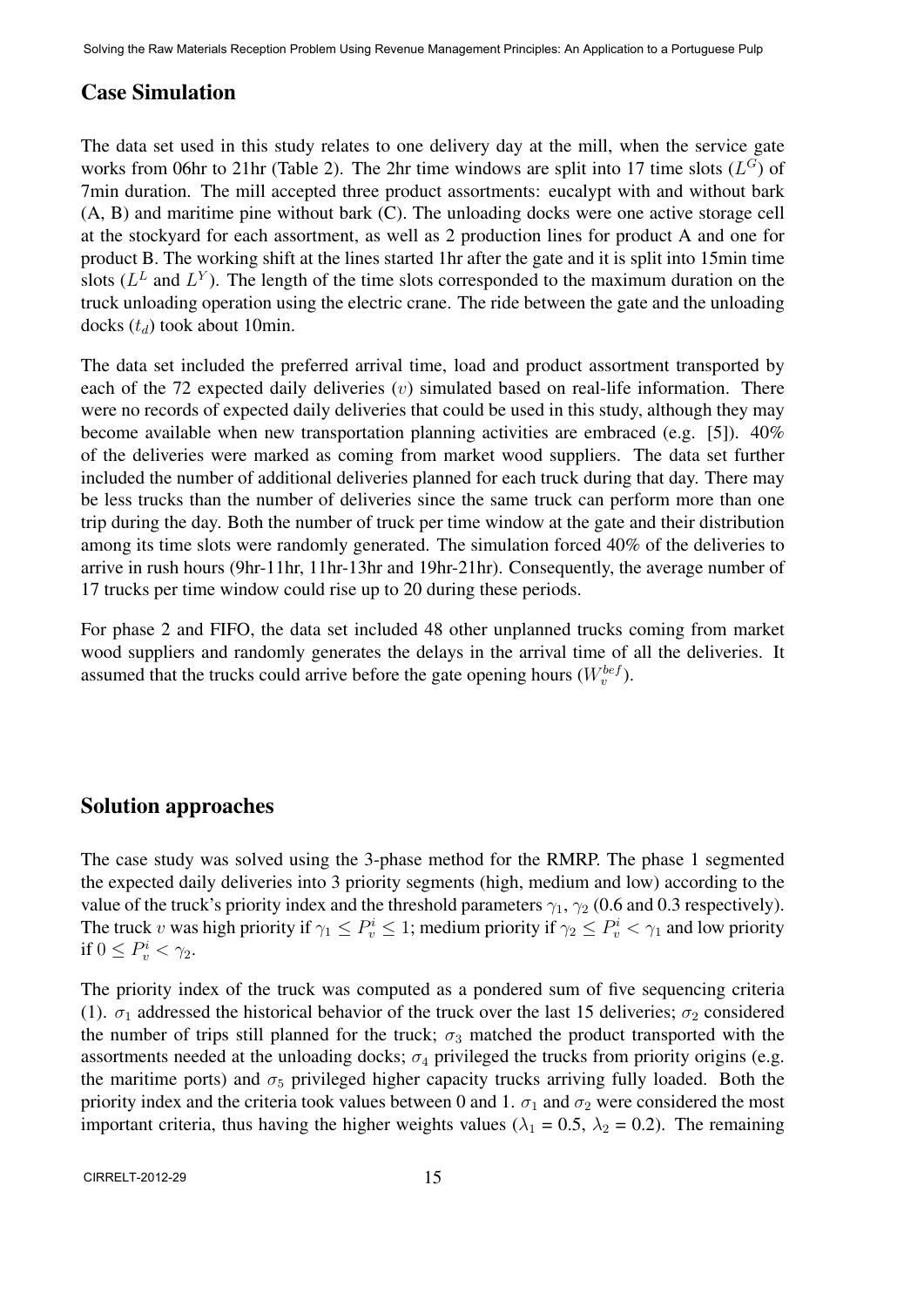| <b>Constant</b>       | <b>Value</b>                                                                                    |
|-----------------------|-------------------------------------------------------------------------------------------------|
| Input data:           |                                                                                                 |
|                       | $V = \{1, 2, , 120\}$ , with $V^F = \{1, , 57\}$ , $V^M = \{58, , 72\}$ , $V^U = \{73, , 120\}$ |
|                       | $D = \{1, 2, , 6\}$ , with $D^L = \{1, 2, 3\}$ , $D^Y = \{4, 5, 6\}$                            |
|                       | $L^G$ = 7min                                                                                    |
| $L^L$ , $L^Y$ = 15min |                                                                                                 |
|                       | $b^S$ , $q^S$ = 420, 364                                                                        |
| $b^E, q^E = 1260$     |                                                                                                 |
|                       | $t_d$ = 10min                                                                                   |
|                       | $p_d$ : $p_1 = p_2 = p_4 = \{A\}$ ; $p_3 = p_5 = \{B\}$ ; $p_6 = \{C\}$                         |
|                       | $C^W = 0.51 \epsilon / \text{min}$                                                              |
|                       | $C^M$ = 0.35 $\epsilon$ /ton                                                                    |
|                       | Parameters used in the solution method:                                                         |
|                       | $n = 3$ {high, medium, low}                                                                     |
|                       | $\pi = 10\%$                                                                                    |
|                       | $\lambda_1 = 0.5; \lambda_2 = 0.2; \lambda_3 = \lambda_4 = \lambda_5 = 0.1$                     |
|                       | $\gamma_1 = 0.6; \gamma_2 = 0.3$                                                                |
|                       | $\alpha = 4$ min                                                                                |
|                       | $\Delta$ = 30min                                                                                |
|                       | $\delta_1 = 0.5$                                                                                |
| $\beta$               | $=$ 10 $\text{min}$                                                                             |

| Table 2: Characteristics of the case study and values of the parameters of the 3-Phase method |  |  |  |  |  |
|-----------------------------------------------------------------------------------------------|--|--|--|--|--|
| for the baseline scenario                                                                     |  |  |  |  |  |

criteria were weighted with 0.1.

Phase 1 proceeded with the computation of the daily reception extra-cost, assuming that  $C_W$ and *C<sup>M</sup>* were set to 0.51Euro/min and 0.35Euro/ton. The ratio between these values impacted on the optimal solution of the assignment problem. As an example, given one truck arriving at the gate carrying 28ton of product A, it was preferably assigned to the production lines if its total waiting time was below 19.2min (19.2 $*0.51 = 28*0.35$ ); and to the stockyard otherwise.

The trucks booking lists computed at the end of phase 1, included the time slots up to 240min after the truck planned arrival time which remained unassigned as well as those assigned to trucks from its priority segment or lower.

Phase 2 computed the truck delay and new priority index, using the *α* tolerance parameter of 4 min. The delay of the truck was considered equality important as the initial value of the priority index, therefore  $\delta_1$  and  $\delta_2$  are set to 0.5. The downgrade process for the delayed trucks relied on a parameter  $\Delta$  set to 30 min.

Phase 3 run 10min before starting each time slot at the gate or unloading dock.

The results of the 3-Phase method were compared against the currently used First-In-First-Out (FIFO) procedure in terms of the final daily reception extra-cost and other key temporal indicators retrieved from the daily delivery schedules. The FIFO procedure sequenced the trucks according to their real arrival time at the service gate. This procedure did not acknowledge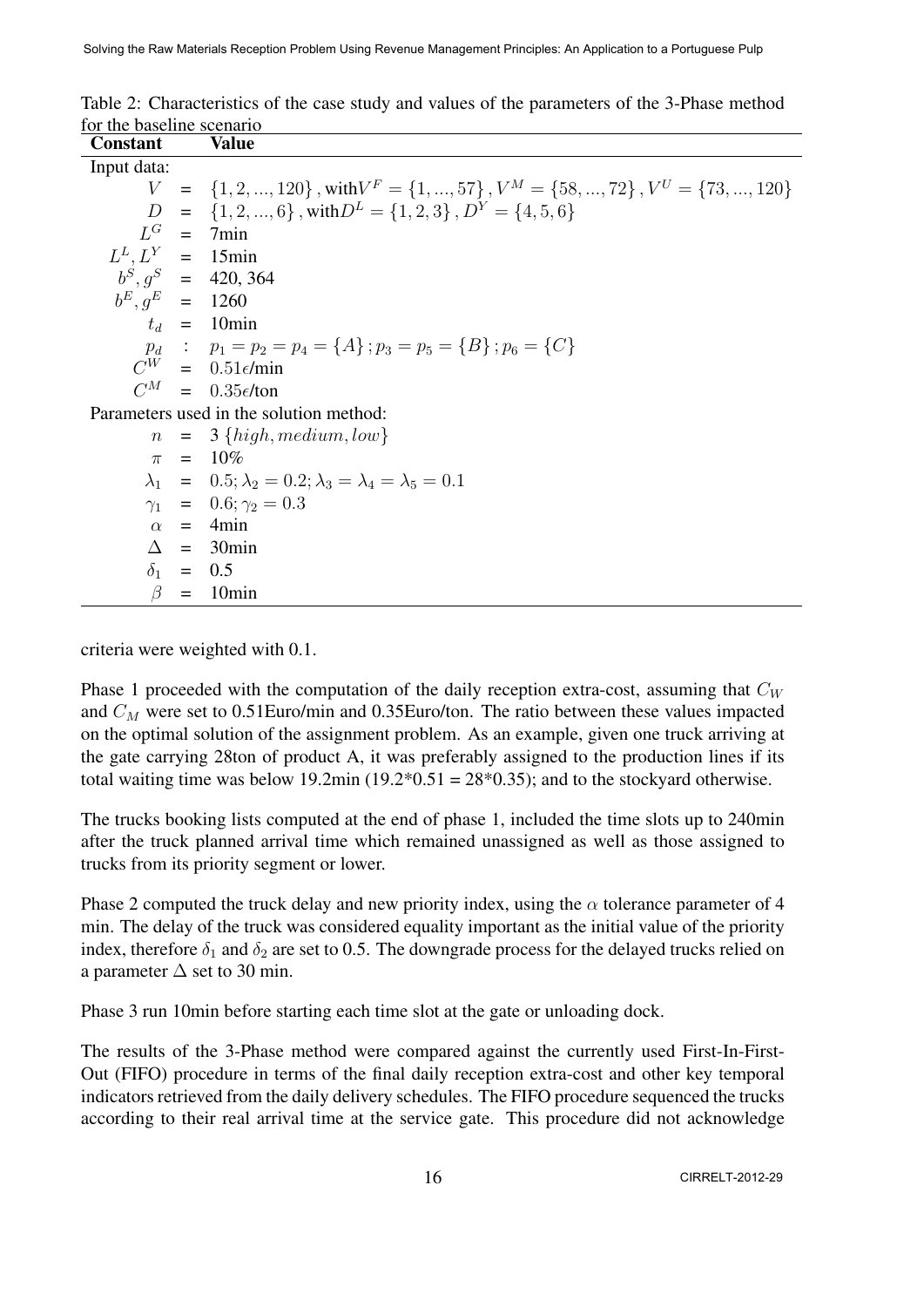|                                |               |     | $C_2$         | $C_3$         | $C_4$                      | $C_5$ |     |              |  |
|--------------------------------|---------------|-----|---------------|---------------|----------------------------|-------|-----|--------------|--|
| N. docks at the lines          | $\mathcal{F}$ |     | $\mathcal{R}$ | $\mathcal{E}$ | $\boldsymbol{\mathcal{A}}$ | 3     | 3   | $\mathbf 0$  |  |
| N. Time Slots at the gate      | 119           | 168 | 119           | 119           | 119                        | 119   | 119 | 119          |  |
| N. Time Slots at the lines     | 168           | 168 | 168           | 252           | 224                        | 168   | 168 | $\mathbf{0}$ |  |
| N. Time Slots at the stockyard | 221           | 221 | 327           |               | 221 221                    | 221   | 221 | 22.1         |  |
| Total N. deliveries            | 120           | 168 | 120           | 120           | 120                        | 240   | 120 | 120          |  |
| % unplanned deliveries         | 40            | 40  | 40            | 40            | 40                         | 70    | 40  | 40           |  |
| % arrivals at rush hours       | 40            | 40  | 40            | 40            | 40                         | 40    | 65  | 40           |  |

Table 3: Description of the scenarios "what-if"

the planning phase that tackled the expected daily deliveries, therefore all the arrivals were unplanned. The truck segmentation was not performed nor the direct unload at the production lines. Moreover, the FIFO procedure did not used time slot discretization at the gate nor at the unloading docks. Both the real entrance time  $(E_v^{real})$  and the real unloading time for the truck  $(U_v^{real})$  were computed as the maximum between its arrival time and the time when the operation ended on the previous truck (12 and 13).

$$
E_v^{real} = \max \left\{ A_v^{real}; (E_{v-1}^{real} + L^G) \right\} \qquad (12)
$$
  
\n
$$
U_v^{real} = \max \left\{ (E_v^{real} + t_d); (U_{v-1}^{real} + L^Y) \right\} \qquad (13)
$$

Finally, a trade-off analysis assessed the adequacy of the 3-phase method to support decisionmaking in respect to the design of the reception processes. For this purpose, the 3-phase method was applied to solve 7 "what-if" scenarios, generated under the same conditions of the main problem instance (called the baseline scenario  $(C_0)$ ) but with alternative values for one of the key problem parameters (table 3).  $C_1$  reduced the time slots at the gates from 7 to 5 min and increased the number of trucks arriving at the gate from 120 to 168.  $C_2$  and  $C_3$  decreased time slots at the stockyard and at the lines from 15 to 10 min, respectively.  $C_4$  considered one additional production line processing the assortment type B, increasing the number of time slots at the production lines to 252.  $C_5$  changed the proportion of unplanned arrivals from 40% to 70% and increased the total number of deliveries from 120 to 240.  $C_6$  only affected the proportion of the trucks arriving at the rush hours, that rose to 65%.  $C_7$  ignored the possibility of direct unloading at the lines, therefore only acknowledging the time slots at the 3 active storage cells at the stockyard.

#### WDS: Wood Delivery System

Both solution approaches were implemented in the Wood Delivery System. This prototype of a decision support system was built with a modular architecture, including the data management module that accesses the data files built during case simulation and enables the scenario parametrization; the optimization module that runs the selected solution method, and the reporting module that presents the results into text files and graphical user interfaces. The interface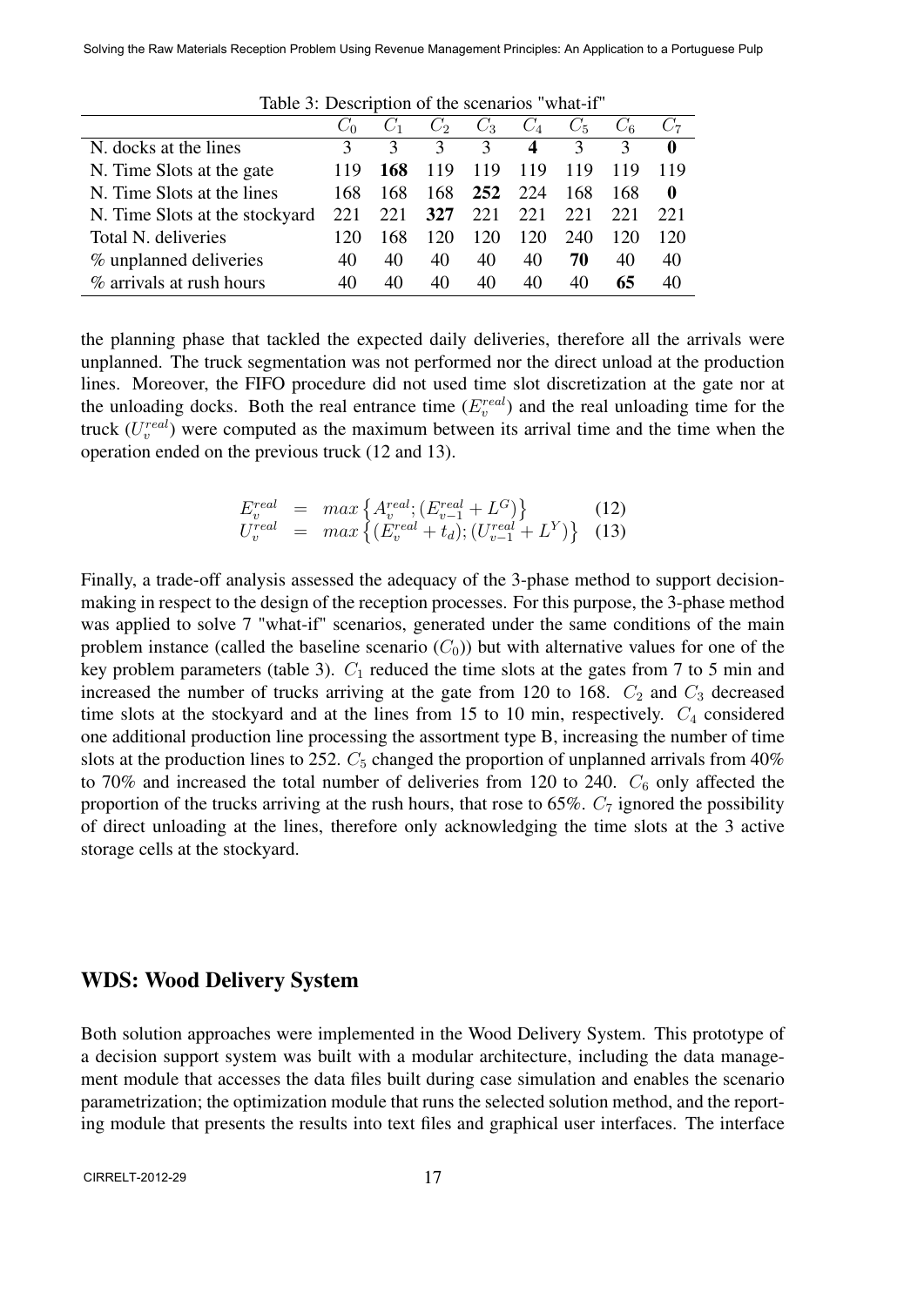with the daily reception schedules was designed to fit the needs of the receptionist at the service gate. It displays the sequence of trucks entering the gate as well as their expected unloading time and dock resultant from phase 3. Yet, the same interface may display the schedules for the planned deliveries that is the outcome of after phase 1 (Figure 4). All the modules were coded in VB.NET using a Visual Studio 2008 environment.



Figure 4: Pulpwood reception schedules for the first time window of the day at the service gate and at the unloading locations. Results obtained for the baseline scenario at the end of the 3-phase method

### 5 Results

All runs were conducted within a Microsoft Windows operating system in a 2.8 GHz and 2 Gb Pentium D desktop PC. The average performance of the 3-phase method was 12 sec, while the FIFO procedure displayed results in less than 1 sec. The higher running time for the 3 phase method was due to the optimal solution of the assignment problem during phase 1. This problem was solved with the COIN-OR CBC solver [4], using as input the mps file format with the problem instance, generated with GNU GLPK v4.34 for windows [3]. For the baseline scenario, this problem encompasses 28008 decision variables and 462 constraints. The number of decision variables was reduced by considering only the feasible combinations of deliveries and time slots at the unloading docks. This pair is feasible if the product assortment transported by the truck matches the product accepted at the line and if the truck unloading operation can start at the beginning of the time slot (i.e.  $A_v^{plan} + L^s + t_d \leq S^s, \forall s \in S$ ).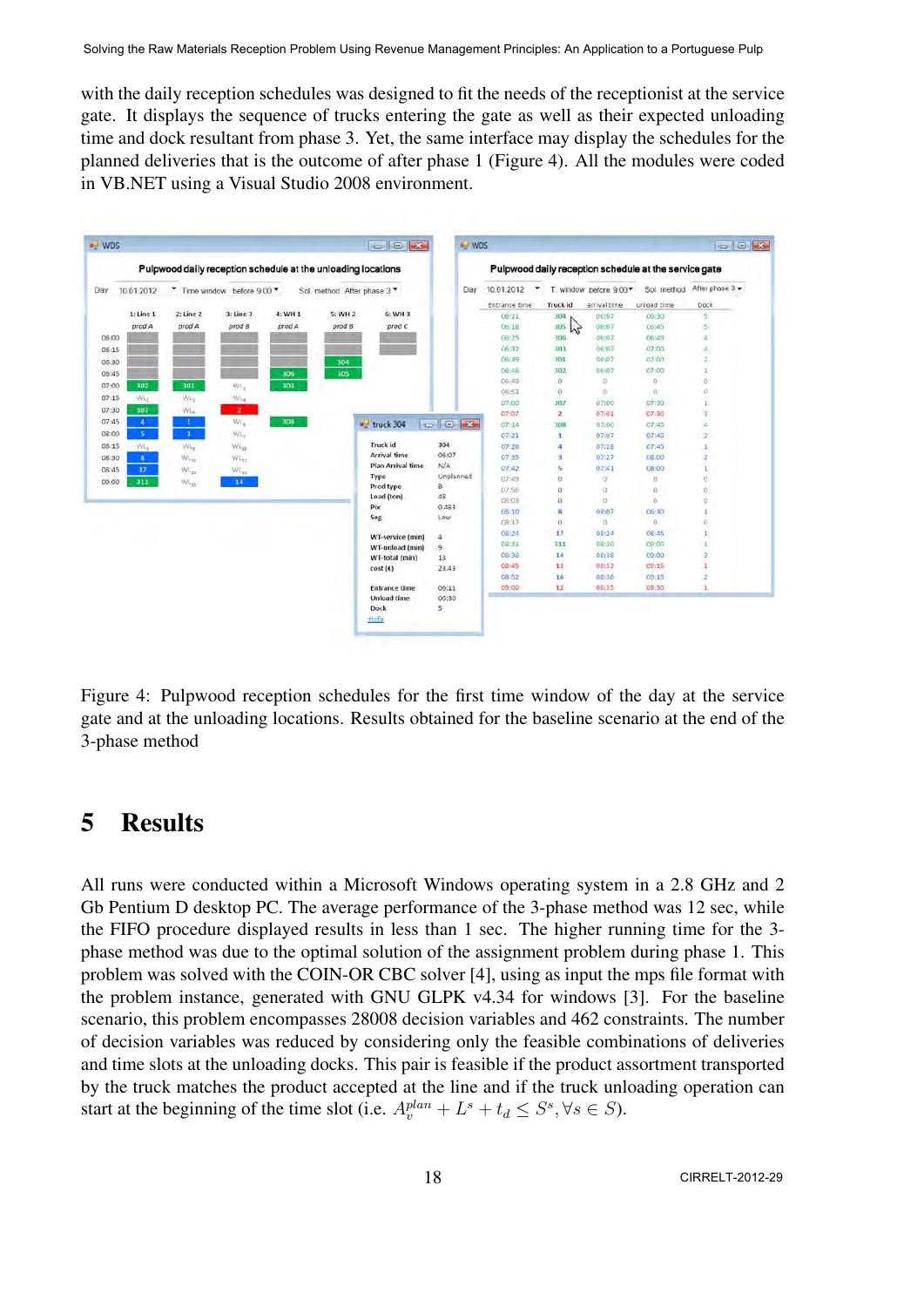|                                               | <b>Phase 1</b> | <b>Phase 3</b> | <b>FIFO</b> |
|-----------------------------------------------|----------------|----------------|-------------|
| <b>Cost indicators in Euro</b>                |                |                |             |
| Total daily reception extra-cost              | 413.2          | 2670.5         | 6023.4      |
| Cost of the trucks waiting inside the mill    | 335.9          | 2409.4         | 4706.0      |
| Cost of materials handling at the stockyard   | 77.4           | 261.1          | 1317.4      |
| <b>Temporal indicators in minutes</b>         |                |                |             |
| Sum waiting time during service stage         | 0.0            | 2986.9         | 2694.9      |
| Sum waiting time during delivery stage        | 588.0          | 1206.0         | 6084.9      |
| Maximum waiting time for any delivery         | 28.0           | 162.0          | 190.1       |
| Average waiting time for any delivery         | 8.2            | 34.9           | 73.2        |
| Time slot occupation indicators               |                |                |             |
| N. deliveries after hours                     |                | 12             | 10          |
| % of Occupation of the slots at the gate      | 60.5           | 90.8           |             |
| % of Occupation of the slots at the lines     | 36.3           | 47.6           |             |
| % of Occupation of the slots at the stockyard | 4.8            | 12.7           |             |

Table 4: Results of the baseline scenario after phase 1 and phase 3 with the 3-Phase solution method and FIFO

The results of applying the 3-phase solution to the baseline scenario  $(C_0)$  showed that the daily reception extra-cost for the universe of the 120 deliveries summed 2670.5Euro at the end of phase 3 (Table 4). 90.2% of this value related to the extra-cost of having the trucks stationary inside the mill, waiting to complete the delivery process. While the remaining 9.8% related to the material handling extra-cost of the 40 deliveries unloaded at the storage cells in the stockyard.

As expected, the daily reception extra-cost after phase 1 was significantly lower than in phase 3 (413.2Euro against 2670.5Euro), as it only took into account the sub-set of the 72 expected daily deliveries. The low value of the material handling cost in phase 1 (77.4Euro) was also a consequence of the optimal solution of the assignment problem [P1] that foresee the preferential assignment of 61 deliveries directly to the production lines (18 for line 1, 19 for line 2 and 24 for line 3).

The 3-phase method led to a 55% reduction of the daily reception extra-cost, when compared with the FIFO procedure used today (2670.5Euro against 6023.4Euro). This was a direct consequence of both the reduction of the waiting time during the delivery stage (from 6084.9min to 1206.0min) and the reduction of the materials handling cost associated to the possibility of having the trucks unloading directly at the production lines.

The analysis of the key temporal indicators was instrumental for assessing the quality of the resulting raw materials delivery schedules. The total waiting time correspondent to the planned schedules (after phase 1) summed 588.0min. The wait was exclusively related with the delivery stage, since the procedure spread the arrivals across the time slots at the gate in order to avoid congestion and queuing.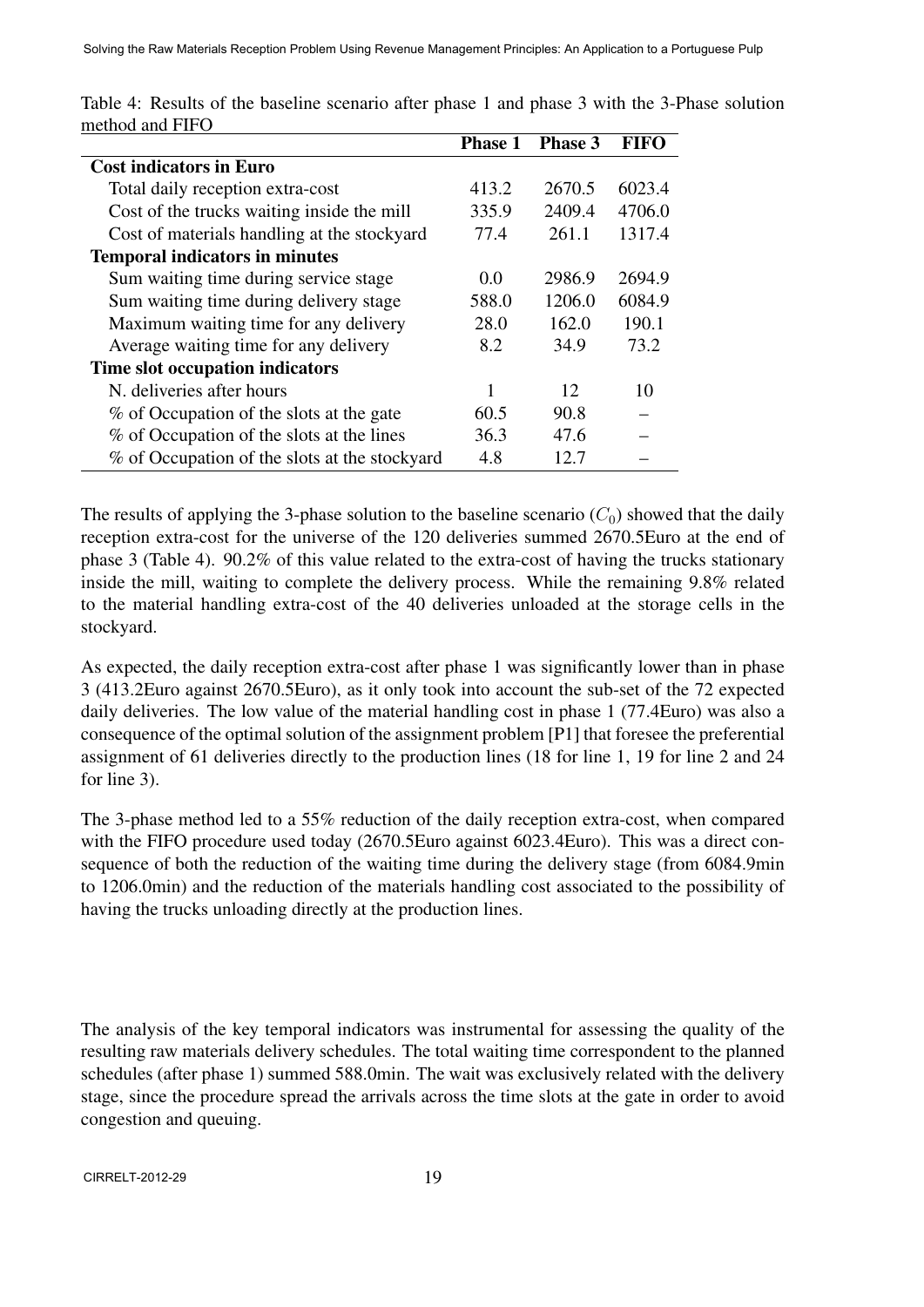The delivery schedules obtained at the end of phase 3 had a total waiting time 52% lower than FIFO (Table 4). As expected, 3-phase method led to significant reductions on the total waiting time during the delivery stage (1206.0min against 6084.9min). Yet, FIFO performed better during the service stage (2694.9min against 2986.9min). This was due to the fact that FIFO did not rely on time slot discretization, therefore the arrival truck could be directly received if no other truck was first in line, without having to wait for the beginning of a time slot.

Consequently, the number of trucks received after the gate normal closing hours (21hr) with the FIFO procedure is also slightly inferior than with the 3-Phase method (12 against 10 respectively). The trucks arriving after hours or waiting in the queue after the lines closing hours were unloaded at the stockyard where all the cells could work overtime. The last reception scheduled with the 3-Phase method took place at 22hr38min, and unloading occurred 17min afterwards. The impact of the overtime work at the gate and stockyard represented an extra cost of 39.8Euro.

The biggest positive effect of the 3-Phase method was reducing the average waiting time for any delivery. In fact, after running phase 3, the trucks waited in average 34.9 min to complete the reception process. While in the FIFO procedure used today, the same trucks would wait an average of 73.2 min. The proposed method increased the number of trucks with total waiting inferior to 20 min from 17.5% to 53% (Figure 5).

The reduction of the waiting time to complete the delivery process was more pronounced when considering the on-time and the higher priority deliveries. With the 3-Phase method, the planned deliveries arriving on-time waited in average 9 minutes independently from their priority segment (Figure 7); while trucks in high as medium segments arriving with delay waited in average less than 20min. In these cases the waiting time ranged from 8 to 38 min and 0 to 54min, respectively. This range of variation was strongly affected by the small proportion of trucks classified as high priority (3.3% against 42.5% classified as medium), as well as the fact that all of them happen to arrive later than their planned arrival time.

Moreover, the goal of completing the entire reception process in less than 45min was achieved with the 3-Phase method for all the on-time arrivals, the high segments and some of the medium priority deliveries. These trucks had the total waiting time inferior to 13min. The minimum duration for the delivery process until unloading was 32min, corresponding to 7min for the service stage, 10min on transit inside the min, 15min to unload.

Still with the proposed method, the delayed low and very low segments waited in average 63min, but the wait could go up to 162 min. Yet, the maximum waiting time stood close to the the threshold of 160 min aimed by the mill and was lower that the maximum of 190.1 min recorded with the FIFO procedure.

The results further showed the level of time slots occupation during the delivery day. After phase 3, 90.8% of the total number of time slots at the service gate were assigned to one truck. Therefore, the gate was working almost at its full capacity for the given slot length of 7 min. The level of occupation of the time slots at the lines was 36.3% after phase 1 and 47.6% after phase 3. These were significantly lower than the equivalent indicators at the stockyard (4.8% and 12.7% respectively). As expected, the level of occupation of the slots at the lines after phase 1 stood below the minimum limit of 10% previously set by the constraint D in problem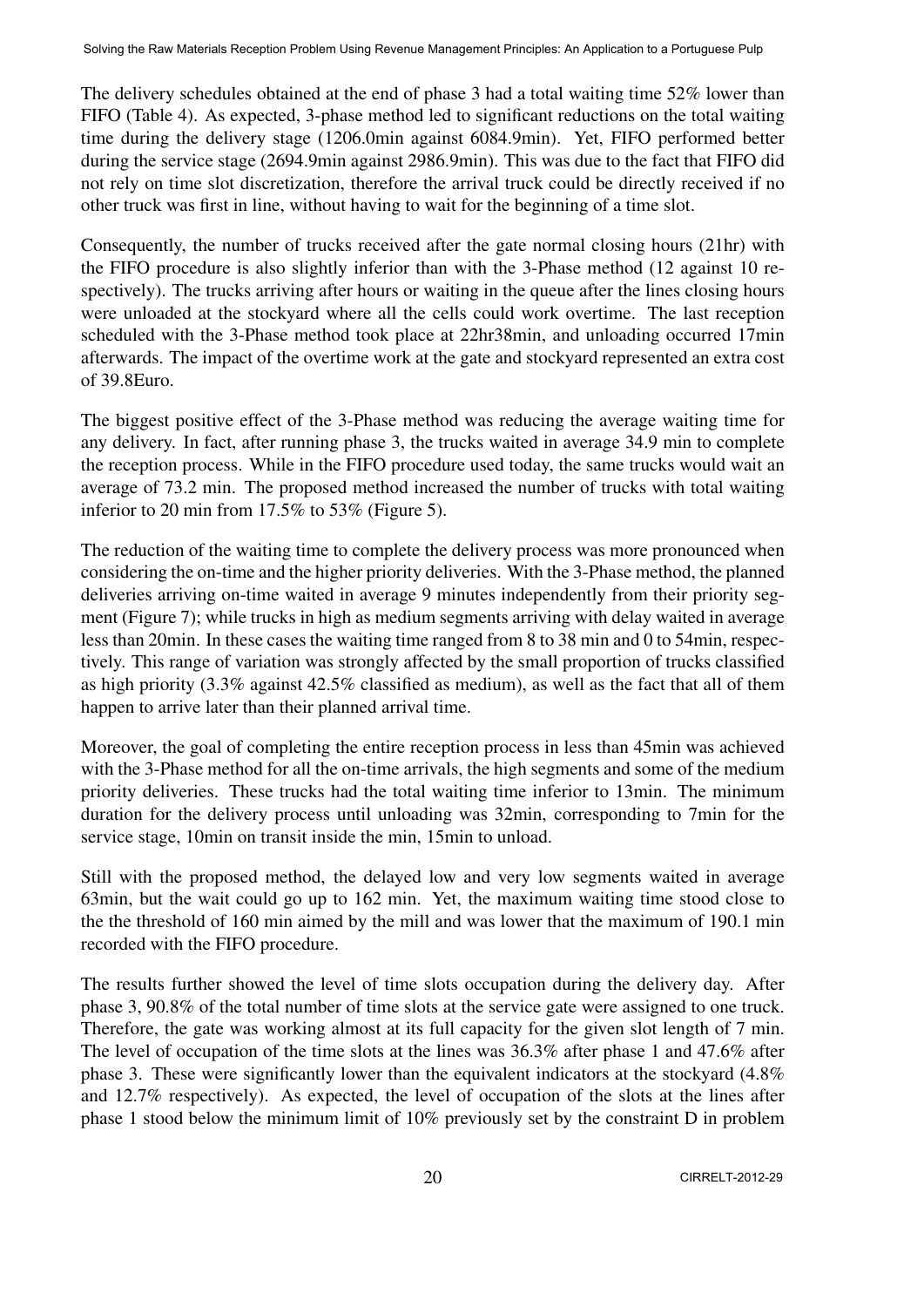

Figure 5: Histogram of the waiting time to complete the reception process for the 120 deliveries, obtained at the end of the 3-Phase method and FIFO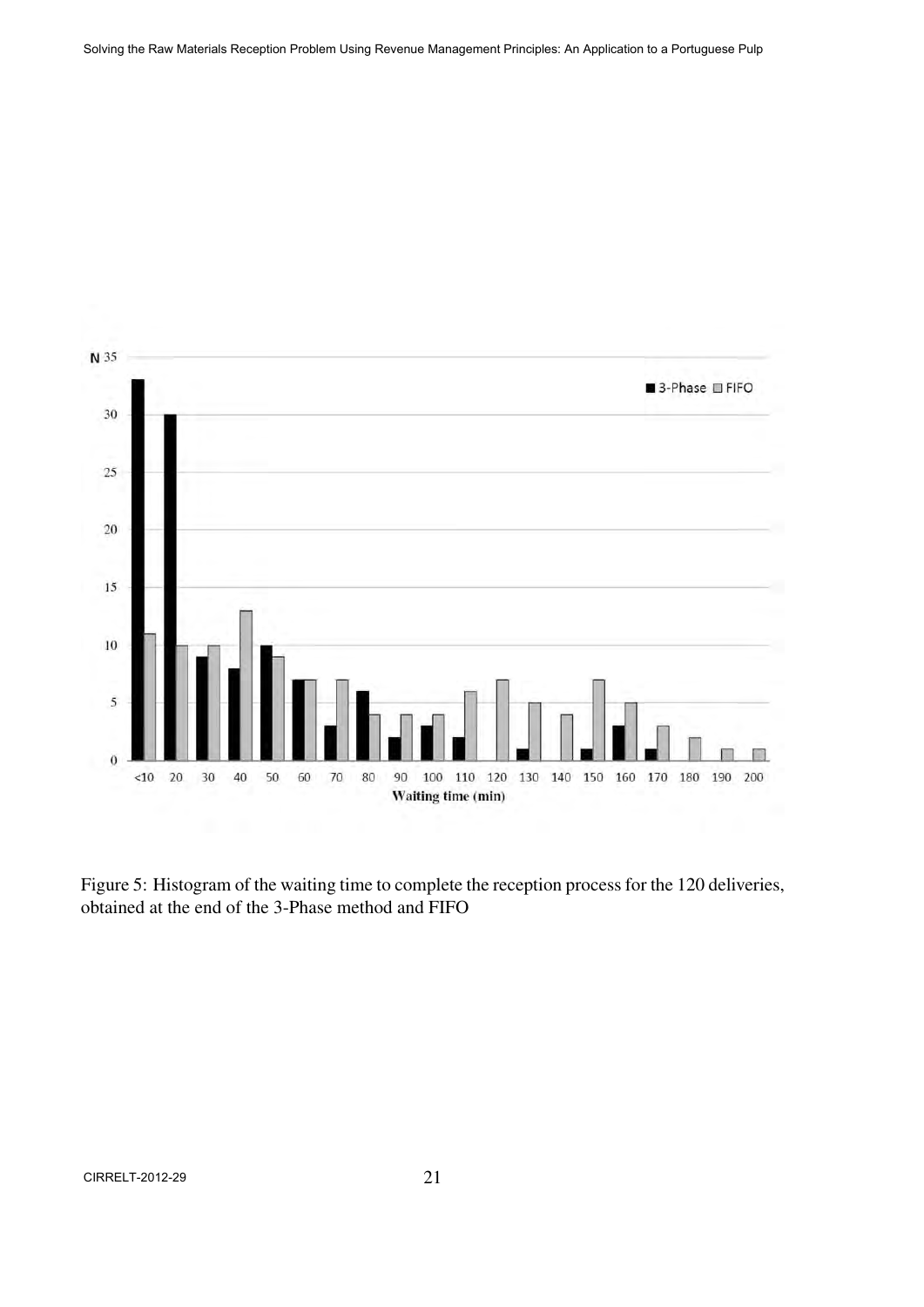[P]. The low level of occupation of the time slots at the lines obtained after phase 3 led to the need of about 83 requests for internal freights from the stockyard to the lines. These requests corresponded to a minimum of 2318ton of pulpwood consumption. It represented the minimum level of stock reposition to be considered in phase 1 for the next delivery days.

Another important positive effect of the 3-Phase method was the stabilization of the queue particularly at the delivery stage (Figure 6). There was an average of 1 truck waiting in the queue to unload. Contrarily, the FIFO procedure led to large fluctuations in the average queue size at the stockyard. The large number of trucks waiting to unload were recorded after lunch time ([9,11[, [11,13[), and at the end of the day ([19,21[, 8.6 trucks).

The evolution of the service queue resembled this previous behavior. Yet, the number of trucks is queue with FIFO was slightly better than with the 3-Phase method (maximum of 6.9 and 6.4, recorded for the period [19,21[).

Consequently, these rush hours recorded also the highest values for the maximum waiting time for any truck both with the 3-Phase method and with FIFO ([11,13hr[, 162min and 141min, respectively; [19, 21hr[, 82.8min and 190.1min, respectively).



Figure 6: Evolution of the queue size at the delivery stage during the delivery day, with the 3-Phase method and with FIFO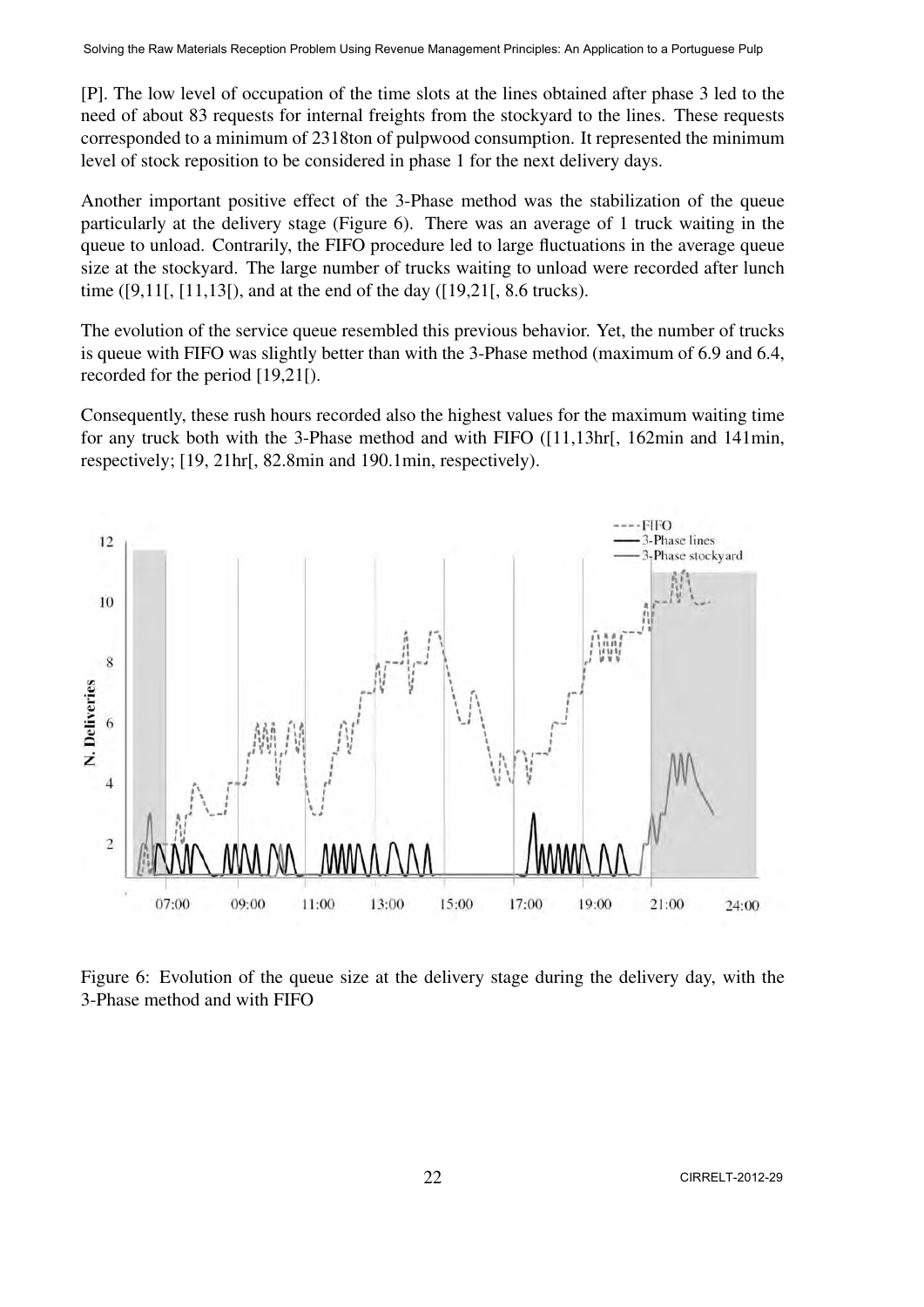|                                      | $C_0$  | $C_1$  | $C_2$ | $C_3$ | $C_4$  | $C_5$                                                    | $C_{6}$ | $C_7$         |
|--------------------------------------|--------|--------|-------|-------|--------|----------------------------------------------------------|---------|---------------|
| Daily reception extra-cost (Euro)    |        |        |       |       |        | 2670.5 3425.8 2406.1 2542.4 2615.2 13139.6 4566.5 6805.4 |         |               |
| N. deliveries after hours            | 12     | 14     |       | 11    | 12     | 140                                                      | 19      | 17            |
| Sum waiting time-service (min)       |        |        |       |       |        | 2986.9 3474.3 2986.9 2986.9 2986.9 22825.4 6454.0 2976.3 |         |               |
| Sum waiting time-delivery (min)      | 1206.0 | 1500.0 | 521.0 | 851.0 | 1206.0 | 2191.0                                                   |         | 1607.0 7414.0 |
| Max waiting time for any truck (min) | 162.0  | 209.0  | 199.4 | 161.0 | 162.0  | 636.0                                                    | 317.0   | 1153.0        |
| Avg waiting time for any truck (min) | 34.9   | 31.9   | 29.2  | 24.9  | 34.9   | 169.1                                                    | 67.7    | 96.2          |
| % Occup. slots at gate               | 90.8   | 91.7   | 91.6  | 91.6  | 90.8   | 84.0                                                     | 84.9    | 86.6          |
| % Occup. slots at lines              | 47.6   | 70.8   | 28.6  | 34.5  | 37.9   | 42.9                                                     | 45.2    | 0.0           |
| % Occup. slots at stockyard          | 12.7   | 15.8   | 18.7  | 10.0  | 10.4   | 12.7                                                     | 11.3    | 46.6          |

Table 5: Results for the scenarios obtained with the 3-Phase solution method

### Trade-off analysis

The 3-Phase method was successfully applied to solve several "what-if" scenarios, proving valuable information to support decision-making in respect to the design of the reception process. The scenario that led to worse results in terms of the daily reception extra-cost was related with increasing the total number of daily deliveries to  $240 \,(C_5)$ . In this case, the extra-cost increased up to 400%, due to the increase of the waiting time, particularly at the service queue. In fact, the total waiting time summed 25016.4 min, more than 80% of the time is spent on the service queue.

The scenarios where the direct unloading at the lines was abolished  $(C_7)$  and the number trucks arriving at rush hours was increased  $(C_6)$  also led to higher extra-costs (Table 5).

Conversely, the reduction of the length of the time slots at the unloading docks  $(C_2$  and  $C_3$ ) as well as one additional production line processing product type B  $(C_4)$ led to improvements of less than 10% in the reception extra-costs. In particular,  $C_2$  recorded the best value of the objective function as a consequence of reducing the waiting time at the delivery stage (from 1206min to 521min). Yet, the reduction from 80 to 48 in the number of freights directly unloaded at the lines, impacting negatively on the level of occupation of the time slots at the lines (37.9%) ultimatly leading to an increase of the raw materials handling cost.

Both *C*<sup>3</sup> and *C*<sup>4</sup> increased the total number of time slots at the lines, therefore increasing the number of trucks unloading directly at the production lines. Yet, these scenarios also required additional freights from the stockyard to assure the complete supply of the new time slots. It ultimately may led to a bigger fleet of trucks devoted to moving the raw materials from the stockyard to the lines. The cost of maintaining these fleet was not acknowledged.

The analysis of the scenarios  $C_5$  and  $C_6$  revealed that the maximum reception capacity at the baseline conditions was 100 to 140 daily deliveries. Above this threshold, some of the trucks were received after the gate normal opening hours, therefore with additional costs for overtime work. Furthermore, when the number of deliveries rose above 150, the reception of the last arriving trucks was delayed to the next working day.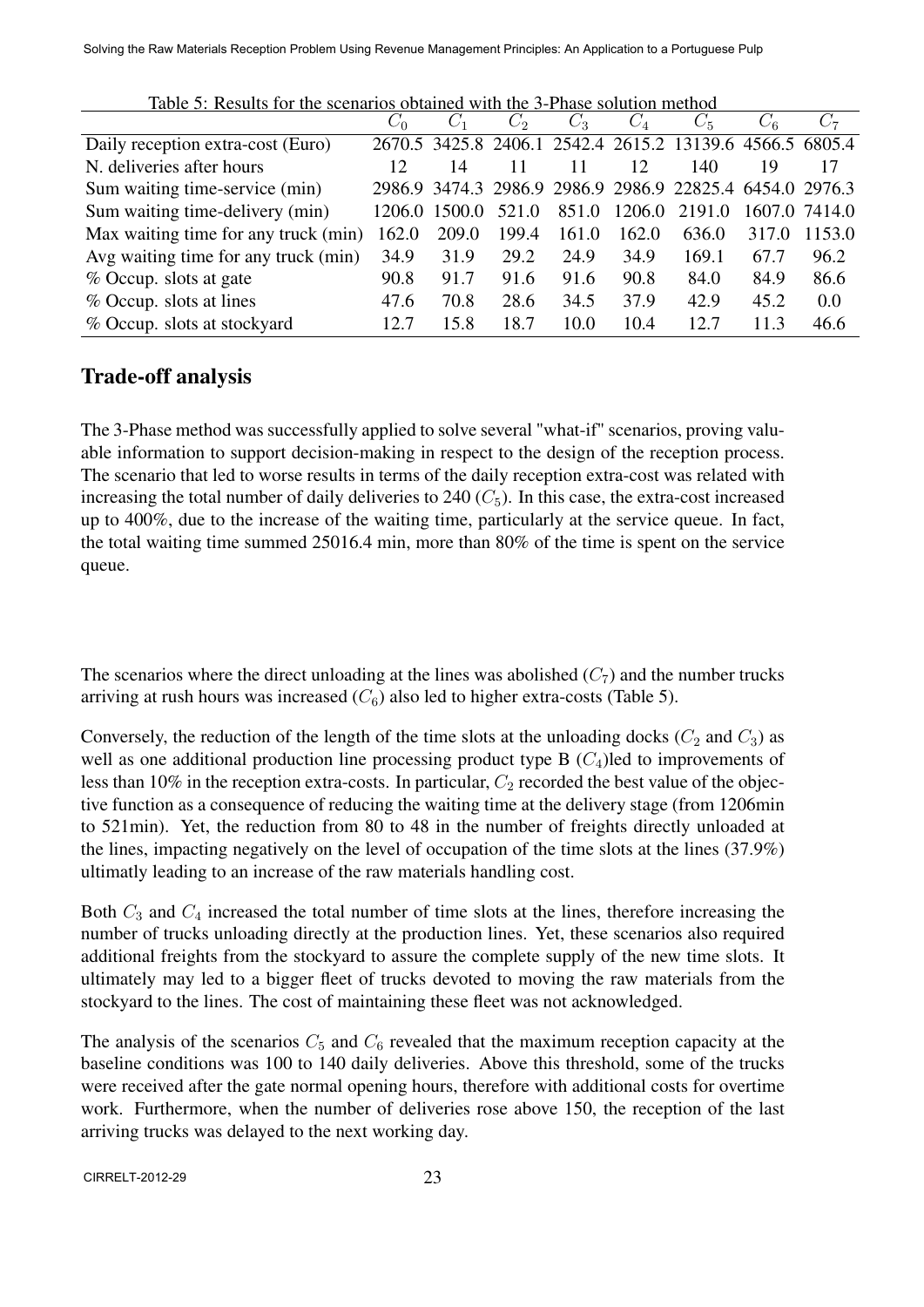The comparison among what-if scenarios further confirmed the best performance of the 3-Phase method for the priority trucks (Figure 7). In fact, the range of variation of the truck waiting time had slight variations across the scenarios in case of high and the medium priority trucks had slight variations across the scenarios; and were always below the values obtained with the FIFO procedure. These indicators had larger fluctuations in the case of the low and very low priority trucks. Yet, even in some scenarios  $(S_1, S_2, S_3, S_4, S_6)$  stood below the values obtained with FIFO. The maximum waiting time could rose above 420min in very low segments, particularly in the scenarios with an higher number of daily deliveries, where the congestion at the delivery stage delayed unloading for non-priority segments.



Figure 7: Comparison among the what-if scenarios of the maximum, minimum and average waiting time for a truck to complete the wood reception process, using the 3-Phase method

## 6 Discussion

The proposed solution approach was applied to a Portuguese pulp mill but the raw material reception problem is general. It may be applied to the reception process of other agricultural products like milk, fruit and livestock that other need to be delivered at the agro-industrial mill as soon as possible. It may further be applied to other business areas outside the management of natural resources, wherever the minimization of the waiting time before unloading is of interest and there are multiple unloading docks for the freight inside the mill.

In general terms, proposed approach for the RMRP may improve the efficiency of the raw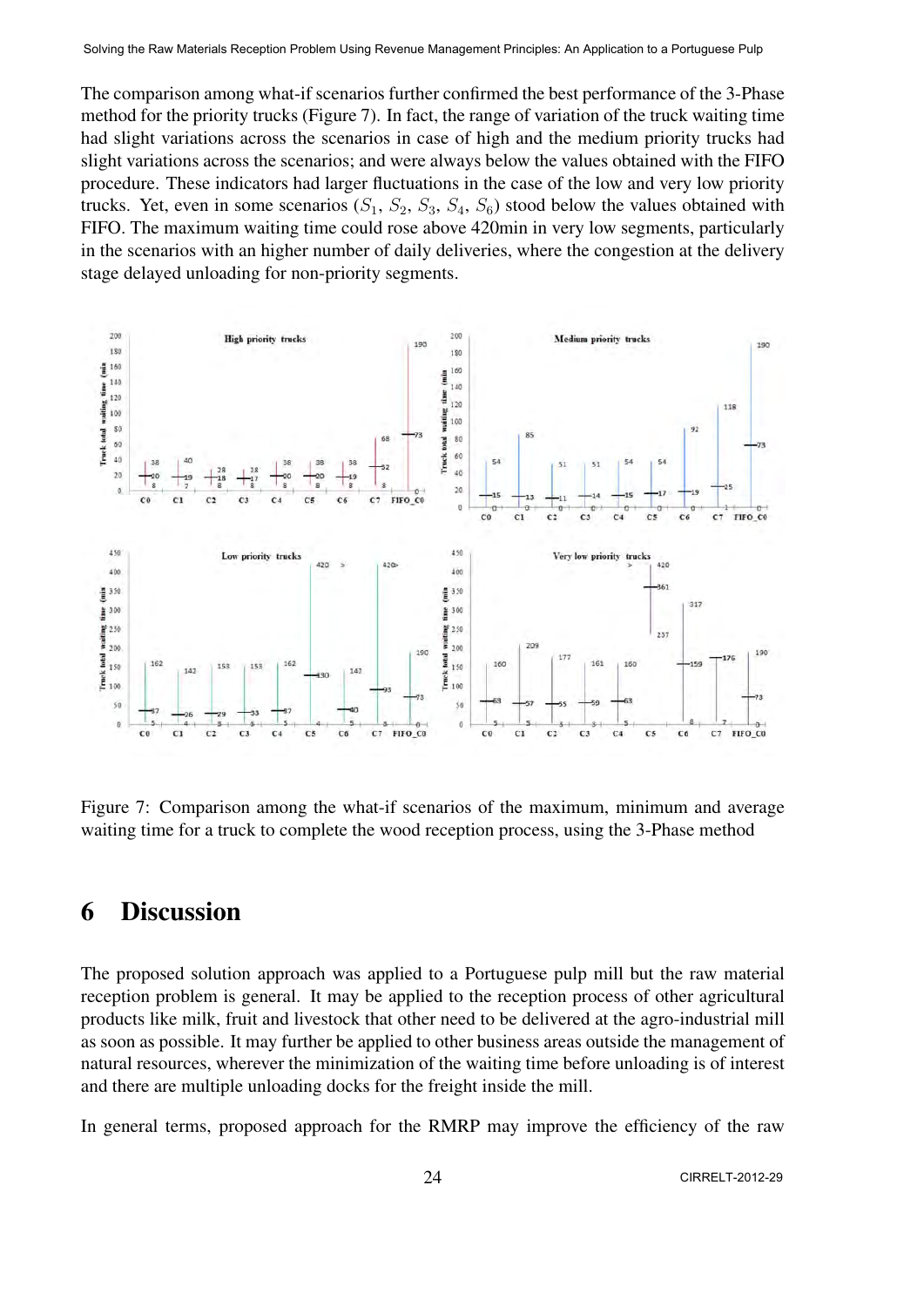materials supply chains, benefiting both the carriers and the mills. In particular, the expected benefits for the carriers relate with the possibility of reducing the fleet size, avoiding the drivers overtime work and increasing the drivers satisfaction. Another positive effect is encouraging the drivers to follow plans enabling optimization planning approaches. The carrier may plan in advance the fleet daily routes, assuring the compliance with the reserved time slots provided by phase 1 - Time Slot Planning, with the possibility to include delivery requests from other clients for the same day.

The expected benefits for the mill are directly related with the possibility of unloading the direct trucks directly at the production lines. This possibility decreases the material handling cost, reduces the staff and equipment required for the delivery process and avoids overtime work at the service gate. This may further lead to improvements of the mill layout as a consequence of less space needed for parking the trucks and smaller stockyards. Moreover, the WDS prototype will enhance the design of the reception process and further benefit the scheduling of the stockyard equipment.

When applying the proposed solution approach, special attention should be given to the length of the time slots at the service gate and at the unloading docks. Equally sized slots, with the length of the average duration of service/unloading operations, may not be adequate due to variations in the freight weight and in the efficiency of the unloading equipment. Smaller time slots may be preferred and the input data should state the number of time slots to be used for each delivery. Yet, managing the overlap among deliveries increases significantly the complexity of the solution method. Alternatively, larger time slots may be used, supplanting the rule of "1 truck/15min" by for instance "3 trucks/15 min". This increases the flexibility of the assignment process and may enable a certain level of over-booking enabled during phase 1, yet it also increases the complexity of the following phases of the 3-Phase method.

The main problem parameters should be adequate to the problem in-hand and deeply discussed with the business experts. In particular,  $\alpha$ ,  $\Delta$ ,  $\beta$  and the number of Number of segments considered for trucks classification should be set by the user. The companies often have on-going suppliers classification processes. Therefore efforts should be done in order to make them compatible with the carriers/trucks segmentation strategy used in the solution method. For this purpose, alternative carriers/trucks evaluation criteria and segmentation strategies may be used, like ABC analysis (e.g. [8]) based on the frequency of deliveries and service quality indicators of the carriers. Moreover, there may be some business rules that impact of the cost function used in the solution method. There may be some deliveries that are obliged to go to certain unloading docks, therefore should have very high costs for the remaining locations. This is the case of pulpwood needing to dry under open air conditions at the stockyard before going to the production lines.

It is noteworthy that the communication issues may be key to the success application of the proposed solution approach in real-world situations. The planned delivery schedules, the priority index and the report of the waiting time in each delivery service should be provided to the carriers in a credible and transparent way. Consequently, leading to IT investments in new on-line communication platforms. The advantages of minimum waiting time for on-time arrivals and the consequences of the delays may lead to new transportation contracts. Therefore, the number and selection of the carriers involved in phase 1 - Time Slot Reservation are key decisions undertaken by the mill.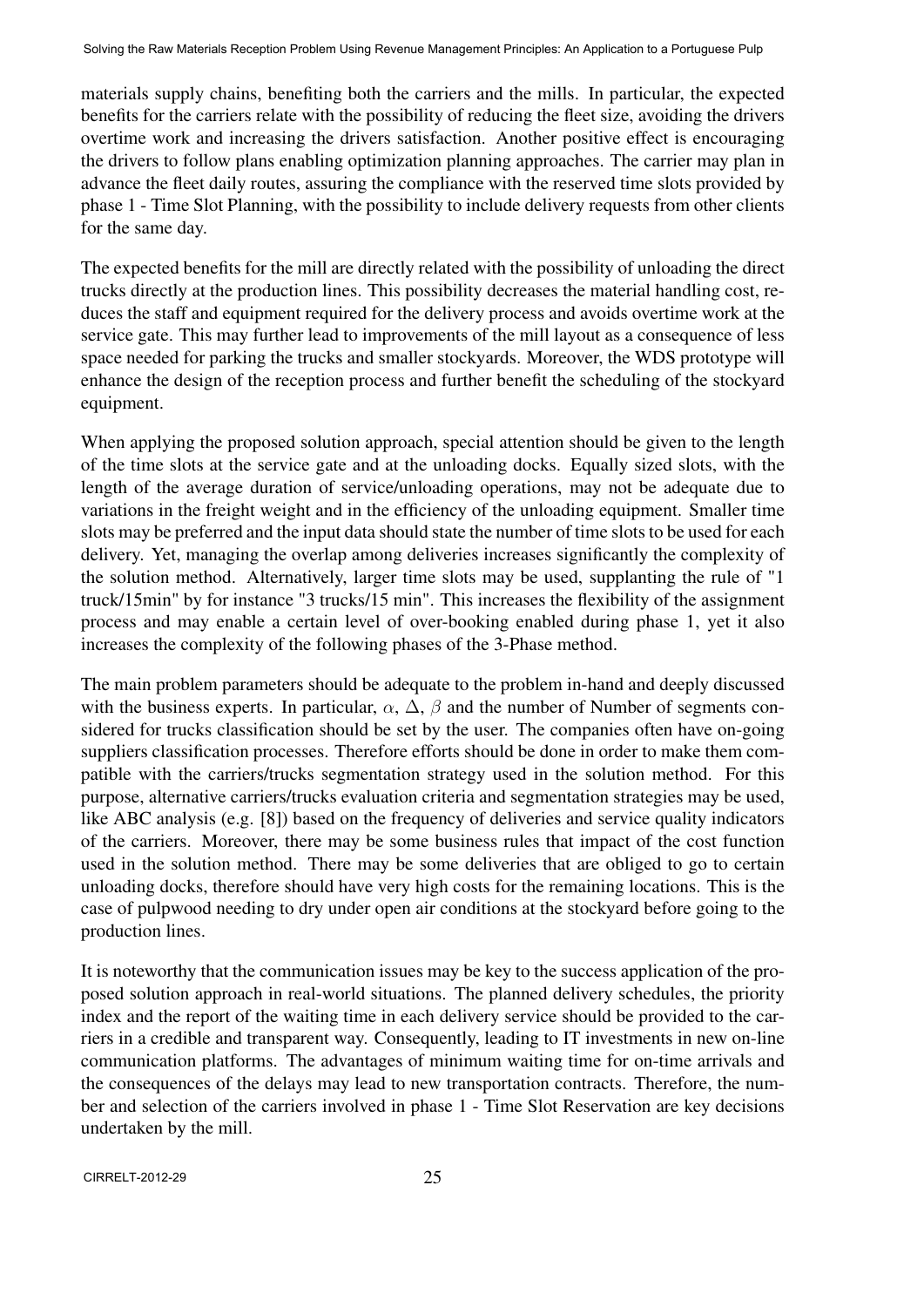# 7 Conclusion remarks

This paper introduces the novel Raw Materials Reception Problem (RMRP). The problem consists in sequencing the trucks arriving at the transformation mill and establishing its best unloading dock in order to avoid queuing, while assuring the continuous supply of the production lines. The problem statement on the real-world process of delivering pulpwood at a Portuguese pulp mill, but the problem is general. Other application areas may include the delivery of agricultural and livestock products to agro-industries.

The characteristics of the problem foster the development of a solution method based on application of Revenue Management (RM) principles. The proposed 3-Phase method is one of the first applications of RM to support natural resources management planning, extending the recent work of [1] in the lumber industry. The 3-Phase method relies in carriers/trucks segmentation and booking list computation for dynamically assigning the arriving deliveries to the time slots available at the unloading docks. Alternative techniques inspired on Queuing Theory were not considered for the RMRP, because the emphasis is on managing and controlling the raw materials inflows across the reception process, therefore the aspects related with designing and sizing the trucks queues are not of importance.

The proposed approach reduced the queuing effects and led to a 55% reduction on the daily reception extra-cost for one delivery day at the Portuguese pulp mill, when compared with the FIFO procedure used today. Both the total waiting time to complete the reception process and the materials handling cost were reduced. This method further accomplished the reduction of the waiting time for both the planned deliveries arriving on-time and the trucks on higher segments.

Finally, the implementation of this solution approach in the Wood Delivery System prototype enabled the generation of several "what-if" scenarios, those comparative analysis provided valuable information to design ad plan the reception process under both the carrier's and the mill's perspectives.

### Acknowledgments

This research was supported by a Marie Curie International Research Staff Exchange Scheme Fellowship within the 7th European Community Framework Programme. It also had the financial support of a PHD scholarship for the correspondent author, provided by the Portuguese Foundation for Science and Technology.